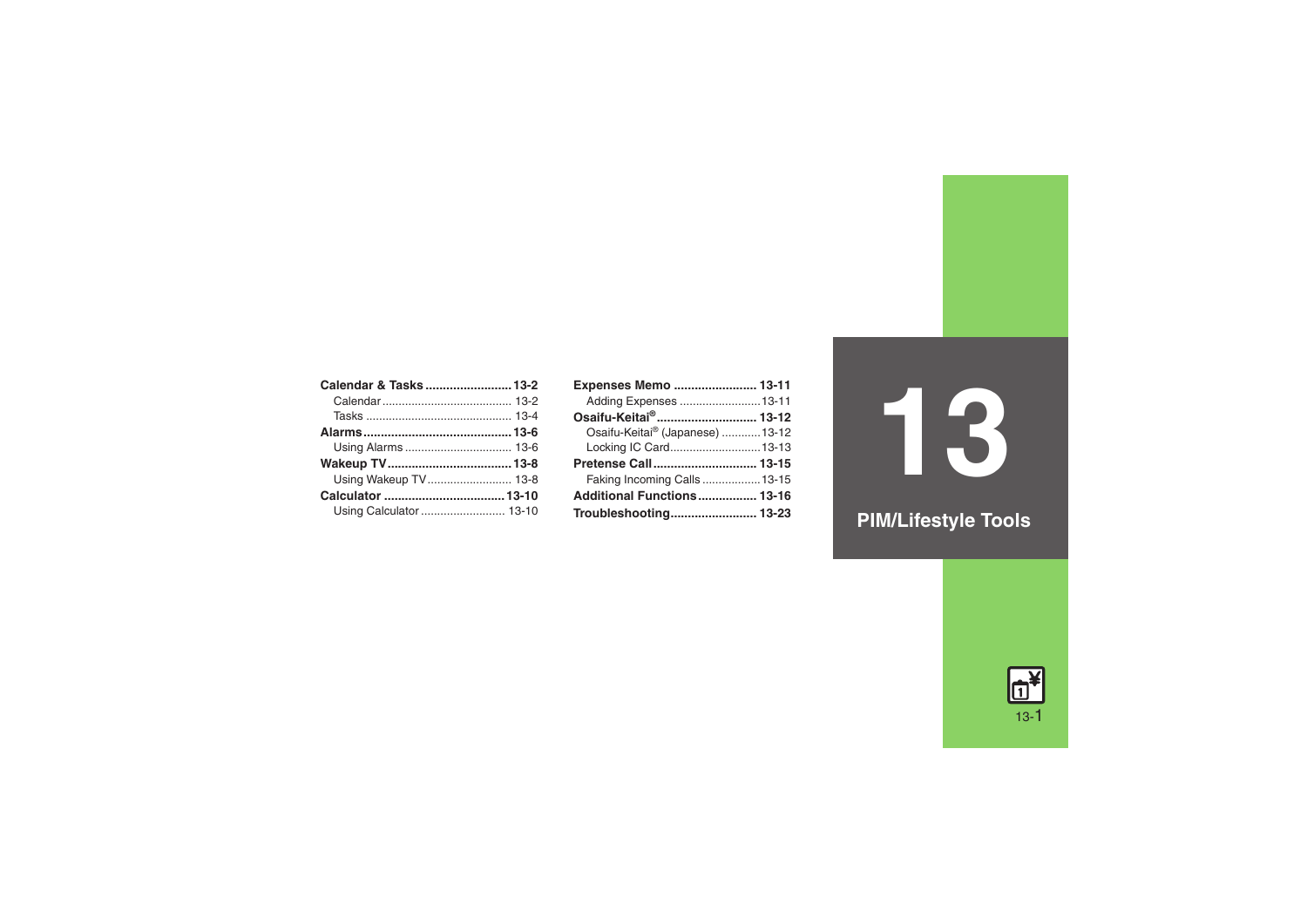# <span id="page-1-0"></span>**Calendar & Tasks**

# <span id="page-1-1"></span>**Calendar**

**Opening Calendar**



*MENU* or ● *→ Tools* → In<br>PIM/Lifestyle menu, *Calendar* Tung **E XX/XX/XX(Mo)** 

> 12  $13$

**13**

| <b>Key Assignments</b> |  |
|------------------------|--|

| $*$                | Open<br>previous page  | $B_{\text{tw}}^*$ | Go to<br>(Enter Date)                 |
|--------------------|------------------------|-------------------|---------------------------------------|
| $\pm \frac{3}{10}$ | Open next page         | 9 <sub>max</sub>  | Find<br>(By Category)                 |
| 2 <sup>b</sup>     | Stamp <sup>1</sup>     | $\Box$ $\mu$      | Help                                  |
| 4 <sup>2</sup>     | Set Color <sup>2</sup> | $\mathbf{Y}$      | Toggle view                           |
| 5歳                 | Go to $(Today)^3$      | $\circledcirc$    | Jump between<br>weeks <sup>4, 5</sup> |
| 6 <sup>II</sup>    | Find (By Subject)      | $\bullet \circ$   | Highlight date <sup>5</sup>           |

<sup>1</sup> Available in Month/3Month View. <sup>2</sup> Available in Month/3Month/Week View <sup>3</sup>In 6Month View, the current month is highlighted. <sup>4</sup>In Week View, scroll time block. 5In 6Month View, highlight month.

Alternatively, tap Display to highlight date, etc.

# Advanced **Advanced**

# Follow these steps to save subject, start/

**Saving Schedules**

end date/time, Alarm and schedule details: Either Subject or Description must be saved per entry.



**Enter start date/time ♦**<br>*Accept* or  $\bullet$ 

New Entry

0([Changing default view](#page-15-1) ([Changing date color](#page-15-2) ([Editing schedules](#page-16-0) (And more on **[P.13-16](#page-15-1)** - **[13-17](#page-16-0)**)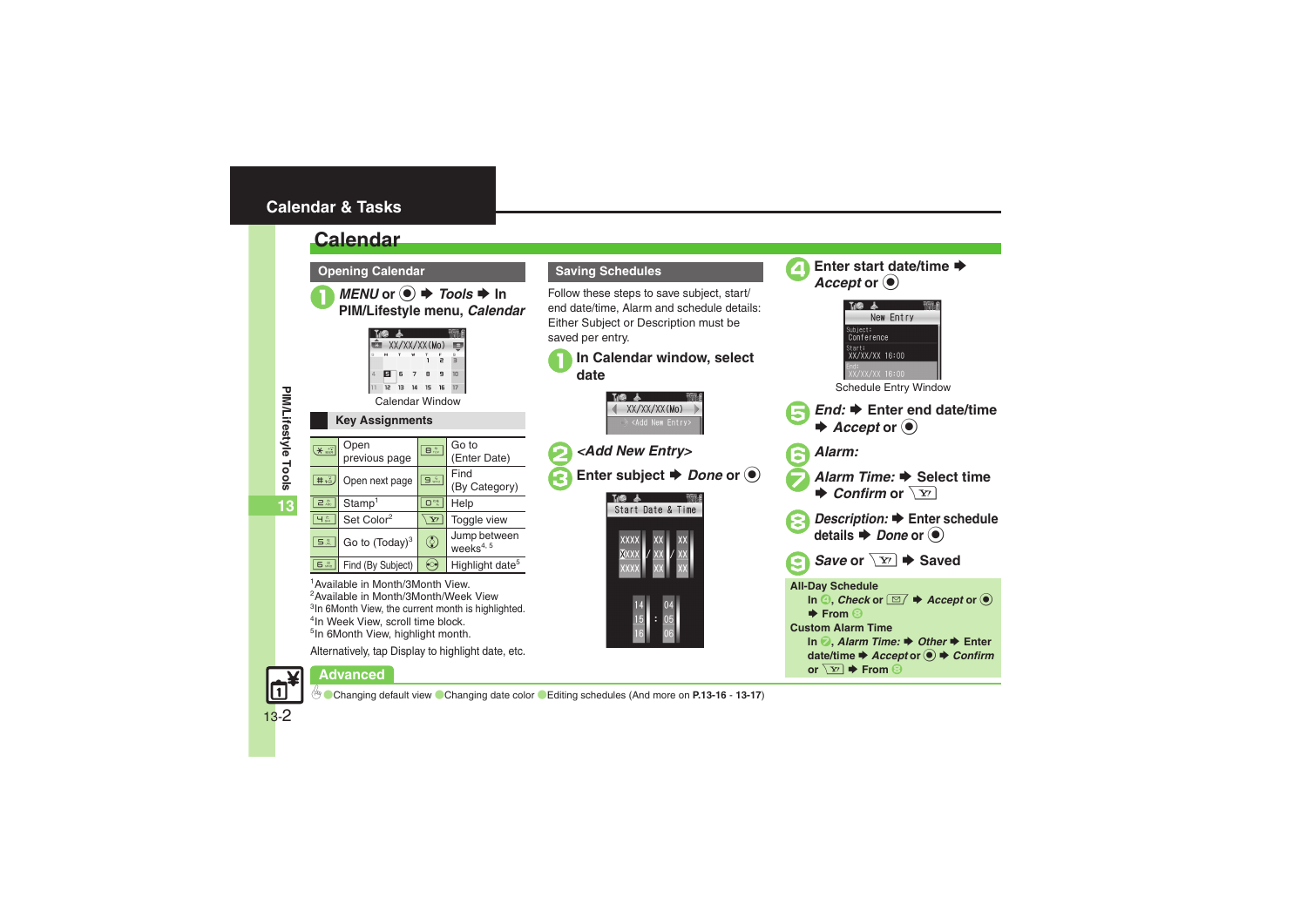### **At Alarm Time**

Alarm activates; sounds/vibrates by related settings.



To stop Alarm, press **Stop** or  $\textcircled{\small{\bullet}}$ .

### **Opening Schedule**

**While Alarm sounds/vibrates,** *View* or  $\sqrt{\mathbf{Y}'}$ 

### **When Another Function is Active**

. Alarm may not activate until handset returns to Standby.

### **Incoming Calls**

**Advanced**

b

. Active Alarm stops for incoming calls. Information window opens after handset returns to Standby.



# **1In schedule list, highlight schedule ♦** *Options* **or**  $\boxed{\textcircled{2}}$ 3*This Appointment* S *Yes* **All Entries of the Day In Calendar window, highlight**  S *Options* **or**  B2*Delete* S *All This Day* S *Yes*



C[Searching entries](#page-16-1) C[Checking memory status](#page-16-2) C[Deleting all schedules](#page-16-3) C[Deleting entries by specifying week \(Week View\)](#page-17-0) CDeleting entries by [specifying month \(Month/3Month View\)](#page-17-1)  ([Deleting entries in six months \(6Month View\)](#page-17-2) (**[P.13-17](#page-16-1)** - **[13-18](#page-17-1)**)

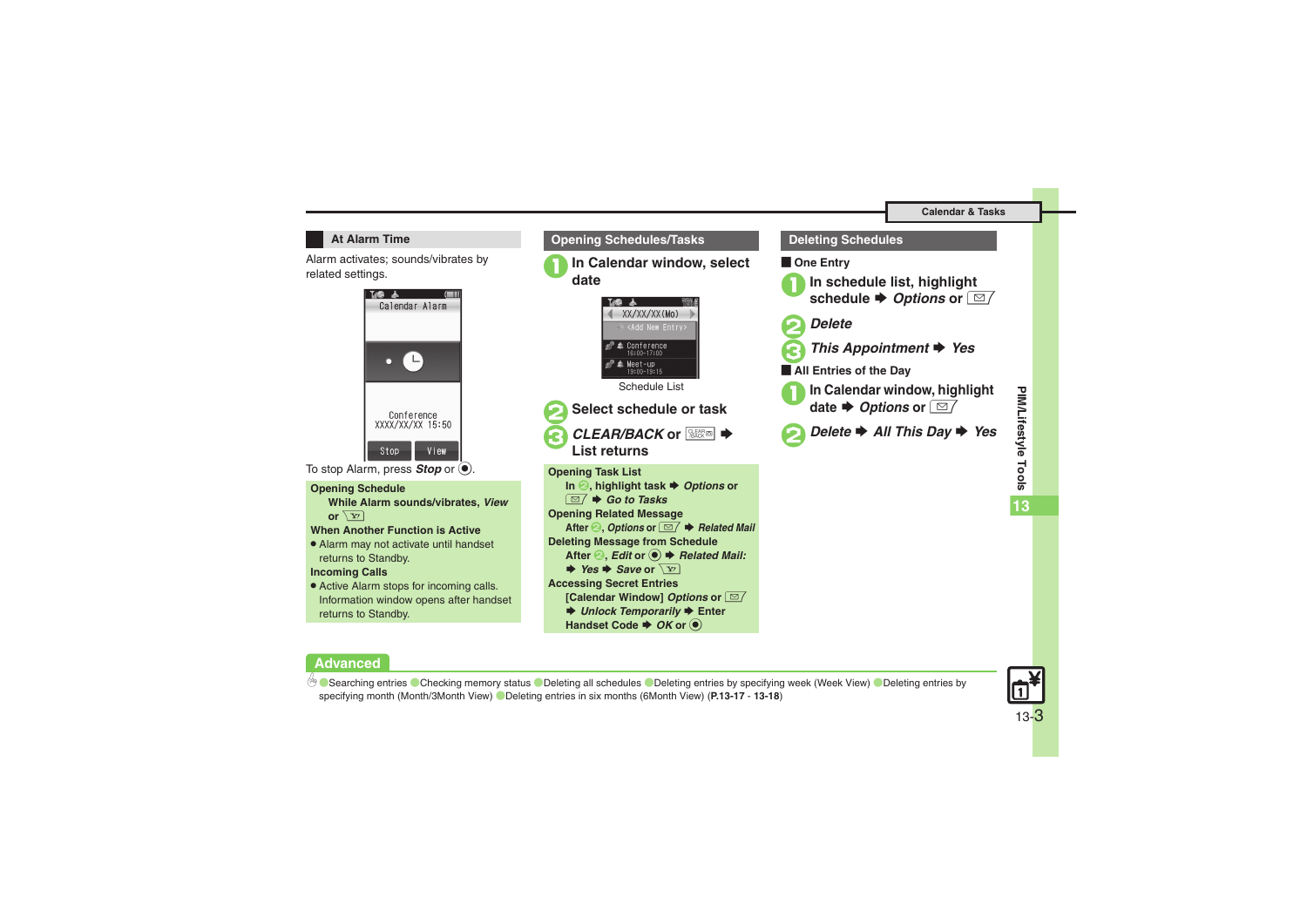# <span id="page-3-0"></span>**Tasks**

### **Saving Tasks**

Follow these steps to save subject, due date/time, Alarm and task details: Either Subject or Description must be saved per entry.



*MENU* or ● *P Tools → In PIM/Lifestyle menu, <i>Tasks* 



**13**

2*<Add New Entry>*

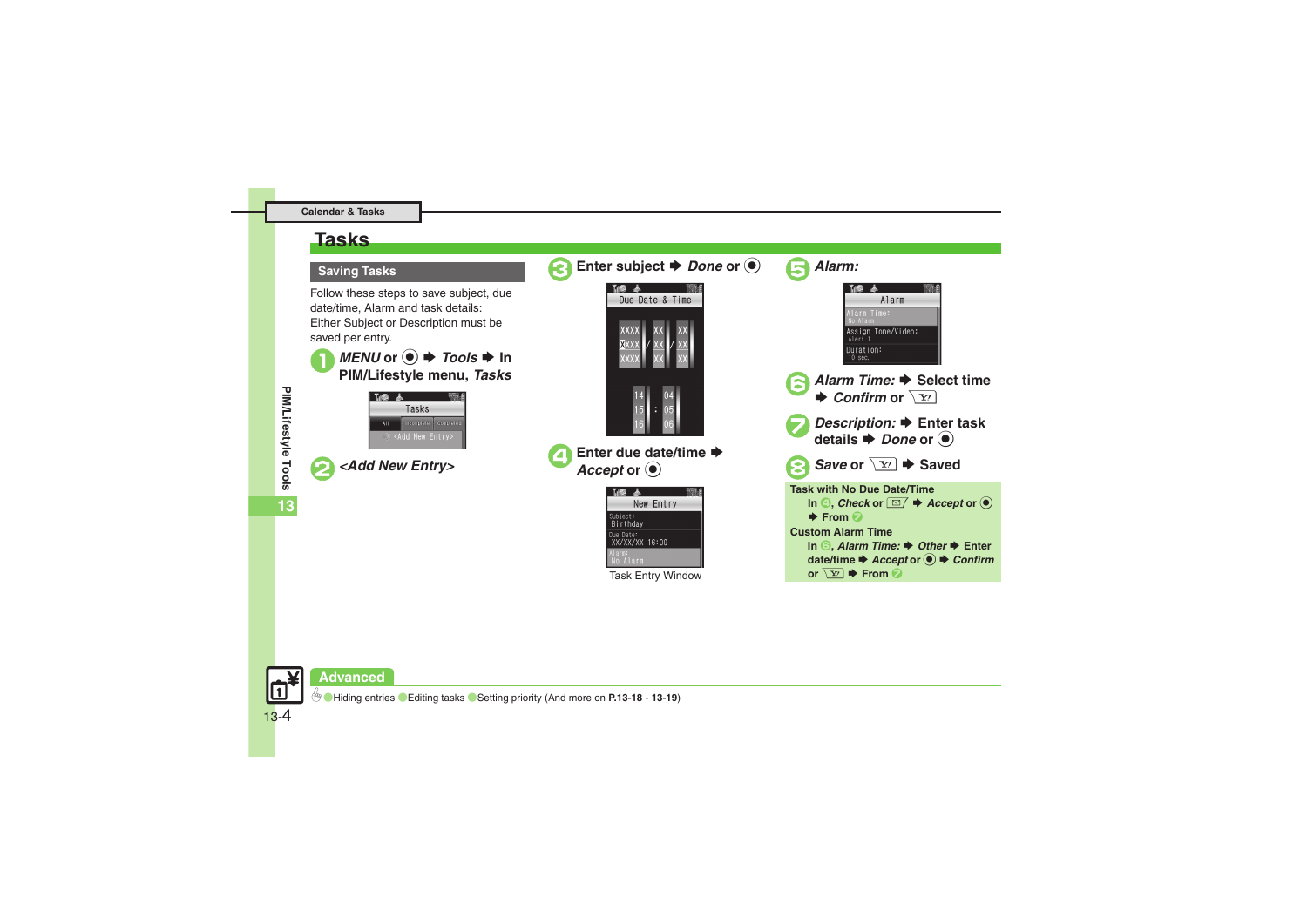### **At Alarm Time**

Alarm activates; sounds/vibrates by related settings.



To stop Alarm, press **Stop** or  $\textcircled{\small{\bullet}}$ .

### **Opening Task**

**While Alarm sounds/vibrates,** *View* **or**  $\boxed{Y'}$ 

### **When Another Function is Active**

. Alarm may not activate until handset returns to Standby.

**Incoming Calls**

**Advanced**

. Active Alarm stops for incoming calls. Information window opens after handset returns to Standby.





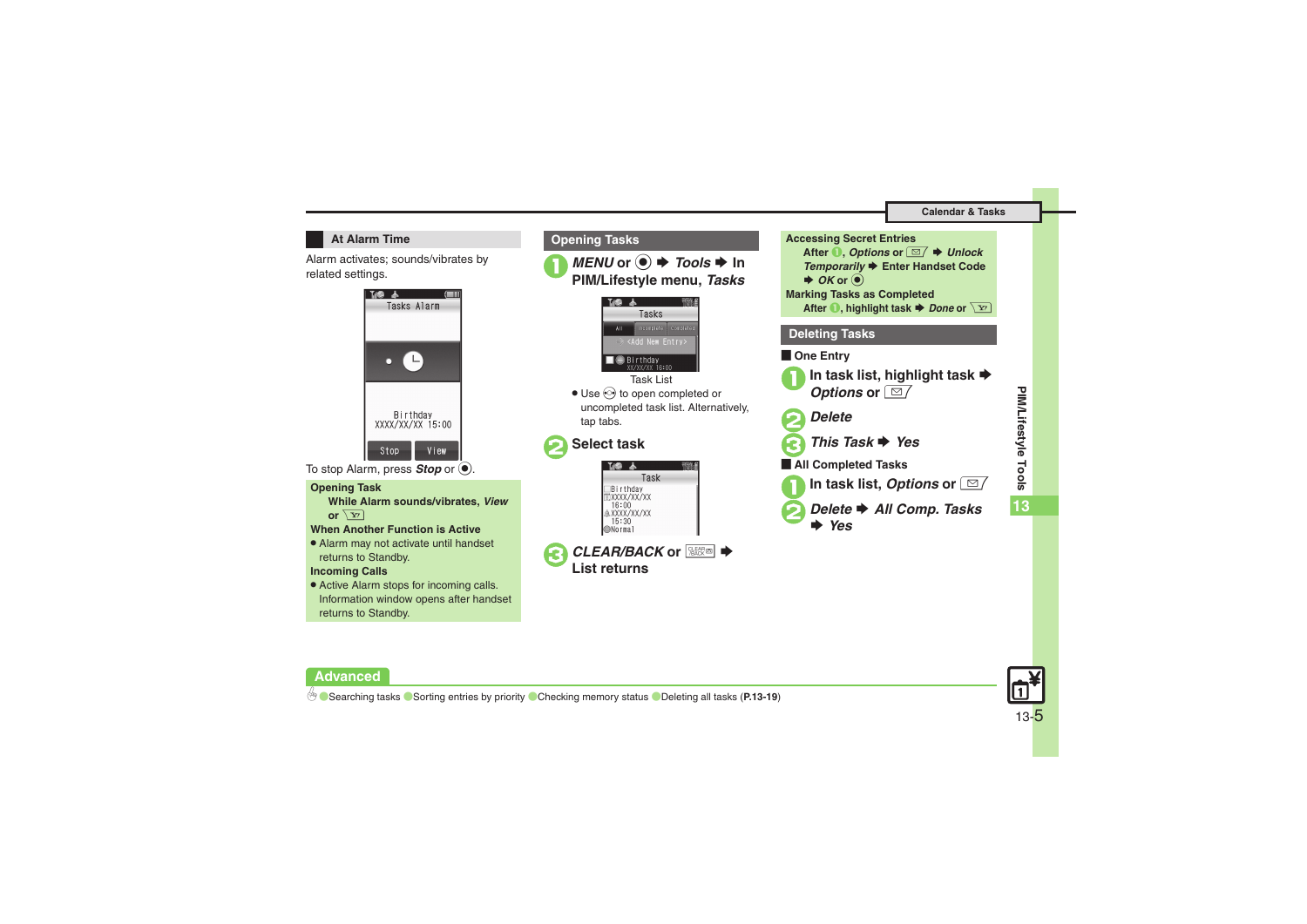<span id="page-5-1"></span><span id="page-5-0"></span>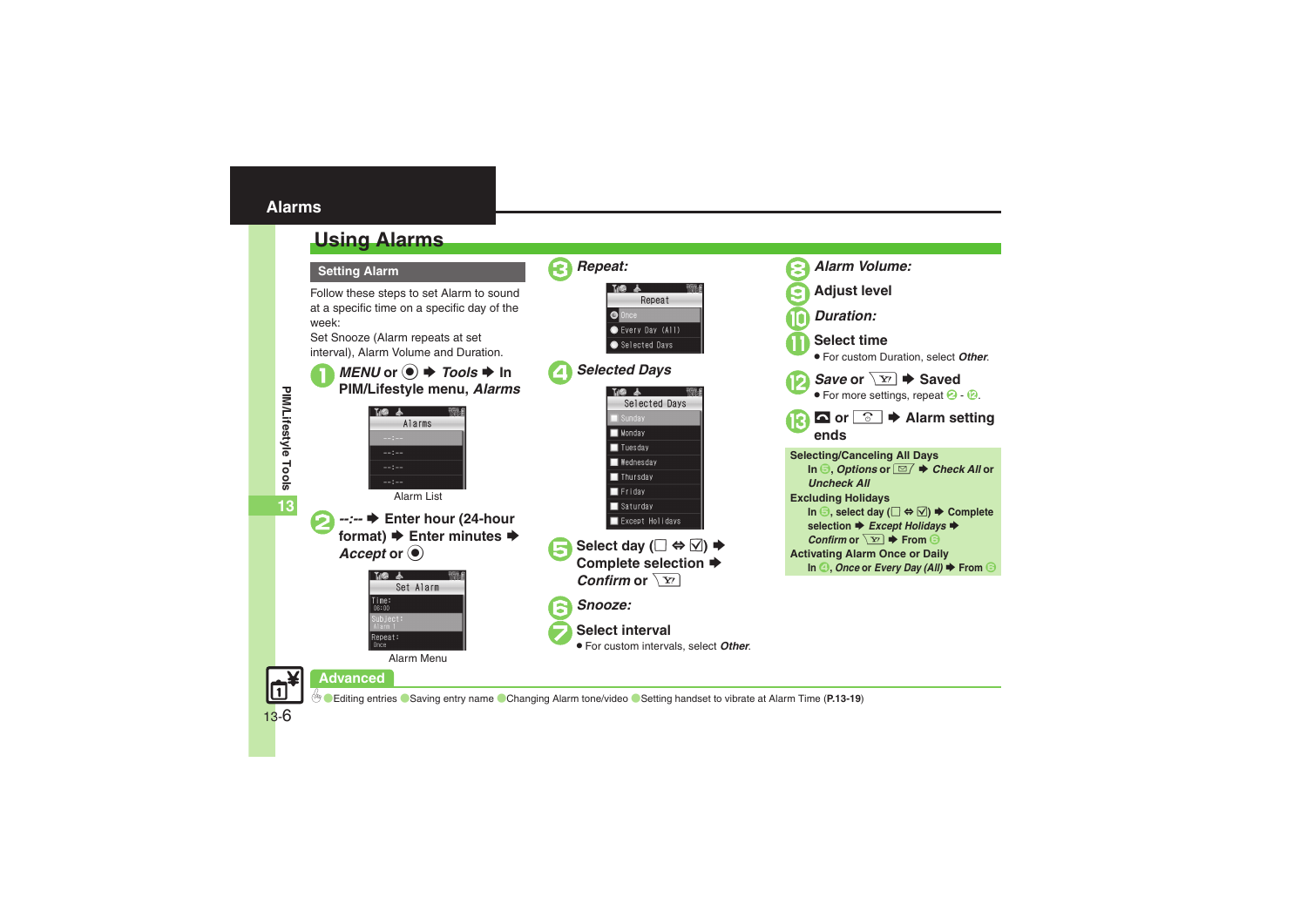### **At Alarm Time**

Alarm activates; sounds/vibrates by related settings.



To stop Alarm, press *Stop* or any key.

### **When Another Function is Active**

. Alarm may not activate until handset returns to Standby.

### **Incoming Calls**

**Advanced**

. Active Alarm stops for incoming calls. Information window opens after handset returns to Standby.

## **When Snooze is Set**

Alarm repeats at the set interval. Other Alarms do not activate while handset is Snoozing.

#### **Canceling Snooze**

**While Snoozing,** *Stop* **or**  % S *Yes*

. Snooze is automatically canceled after a period of time.

### **Canceling Alarm**



1**In Alarm list, highlight entry**   $\blacktriangleright$ *Options* or ⊠

# 2*Switch Off*

. Reactivate entry to use the same settings.

#### **Reactivating Entry In**  2**,** *Switch On*

**De Entry** 1**In Alarm list, highlight entry**   $\rightarrow$ *Options* or ⊠

**Deleting Alarm**

2*Reset Alarm* S *Yes*

#### $\blacksquare$ **All Entries**

- 1**In Alarm list, highlight entry**   $\rightarrow$  **Options or**  $\boxed{\cong}$  **→ Clear** *All*
- **2** Enter Handset Code ♦ OK **or** % S *Yes*



b **C** [Sounding Alarm tone even in Manner mode](#page-19-0) C[Activating Alarm based on World Clock time](#page-18-9) ([P.13-19](#page-18-5))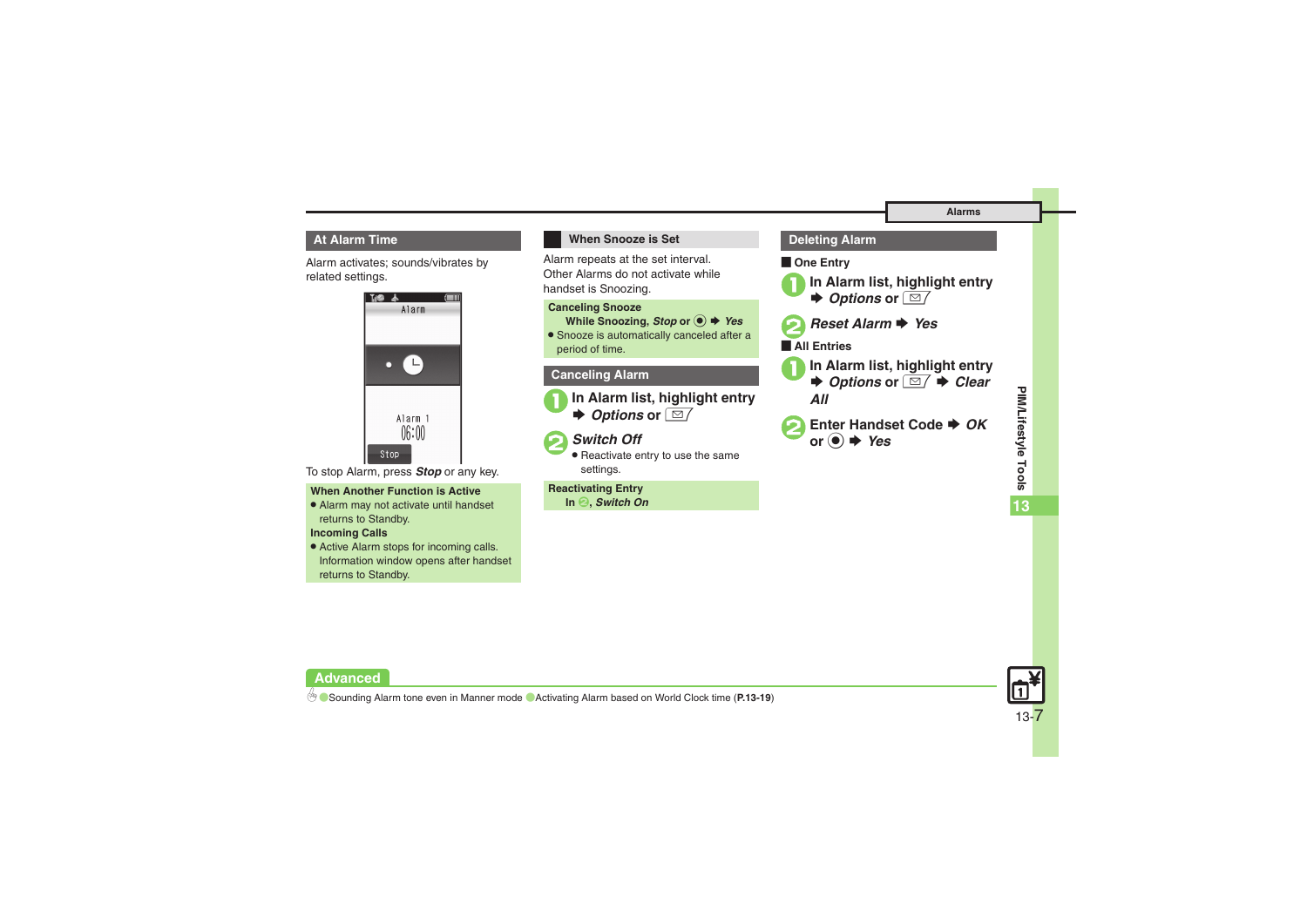# <span id="page-7-0"></span>**Wakeup TV**

# <span id="page-7-1"></span>**Using Wakeup TV**

Follow these steps to activate TV at a specific time on a specific day of the week:

- . Complete Area Setup (**P.8-3**) beforehand.
- . TV may not activate in poor signal conditions.

*MENU* or ◉ ♦ *Tools* ♦ In<br>PIM/Lifestyle menu, *Wakeup TV*







**Setting Wakeup TV Selecting/Canceling All Days Selecting/Canceling All Days In <b>6**, *Options* or **⊠**  $\rightarrow$  *Check All* or *Uncheck All***Excluding Holidays In**  $\bigcirc$ **, select day (** $\Box \Leftrightarrow \Box$ **)**  $\blacktriangleright$  **Complete selection ♦ Except Holidays ♦** *Confirm* or  $\overline{Y}$   $\rightarrow$  From **6 Activating TV Once or Daily In** *A***,** *Once* or *Every Day (All)* ♦ From **↑ Canceling Alarm** • Alarm activates at Wakeup TV time. To cancel Alarm, follow these steps: **[Wakeup TV Menu] Alarm On/Off: ♦**  $Off$  **From** 8 **Adjusting Alarm Volume [Wakeup TV Menu] Alarm Volume: ♦ Adjust level → From 8** 

Wakeup TV Menu



0([Editing entries](#page-19-1) ([Changing Alarm tone/video](#page-19-2) (**[P.13-20](#page-19-0)**)

PIM/Lifestyle Tools **PIM/Lifestyle Tools 13**

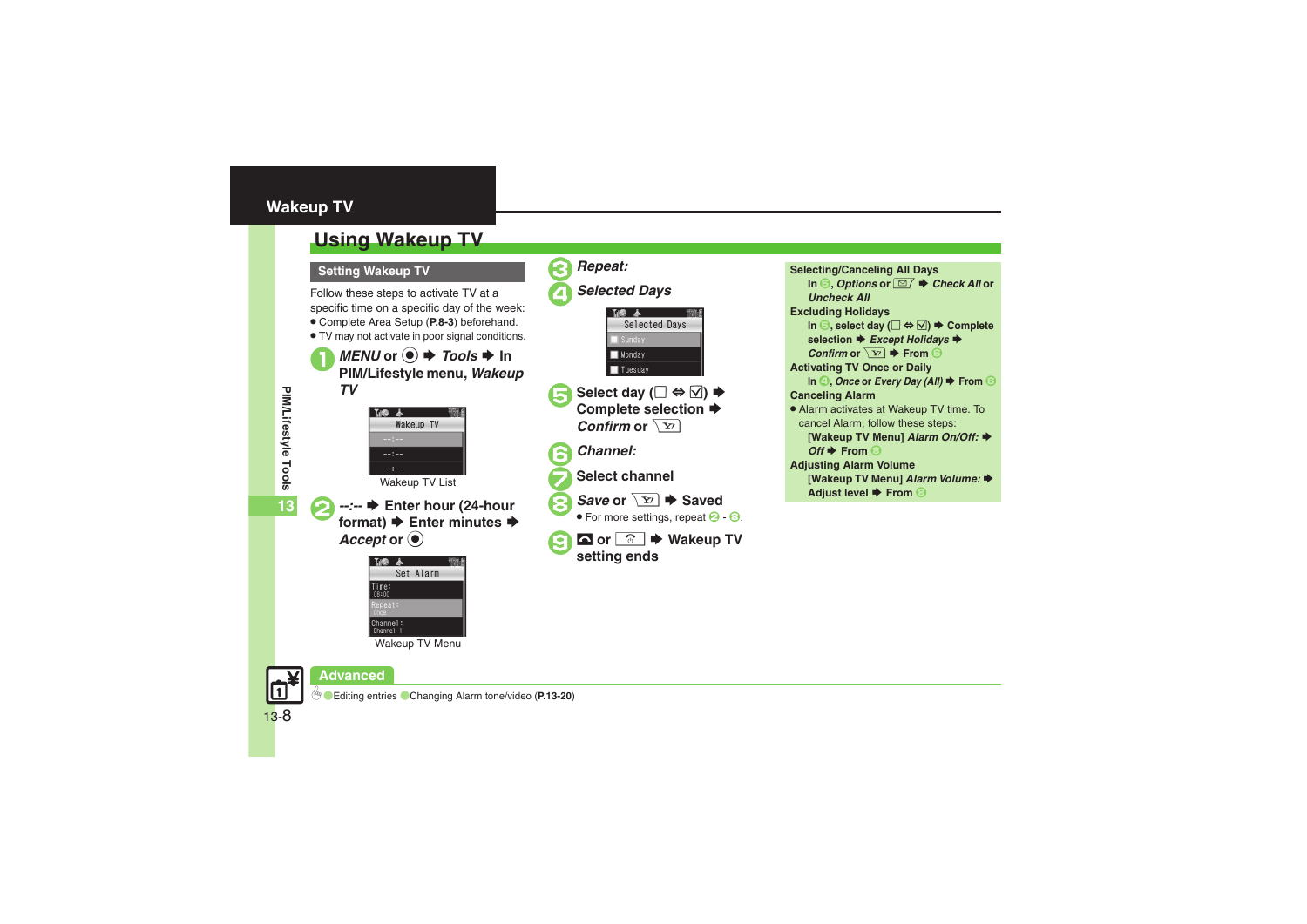# **At Wakeup TV Time**

TV activates after Alarm.



**Stopping Alarm Instantly**

. While Alarm sounds/vibrates, press *StartTV* or any key.

**When Another Function is Active**

. TV may not activate depending on the function.

**After TV is On for a Period of Time**

. Confirmation appears. Select *Yes* to exit TV.



# **Deleting Wakeup TV**

# **De Entry**





### **All Entries**

- **1In Wakeup TV list, highlight**<br>entry ♦ *Options* or  $\boxed{\textcircled{2}}$  ♦ *Clear All*
- Enter Handset Code **→ OK or** % S *Yes*



**Advanced**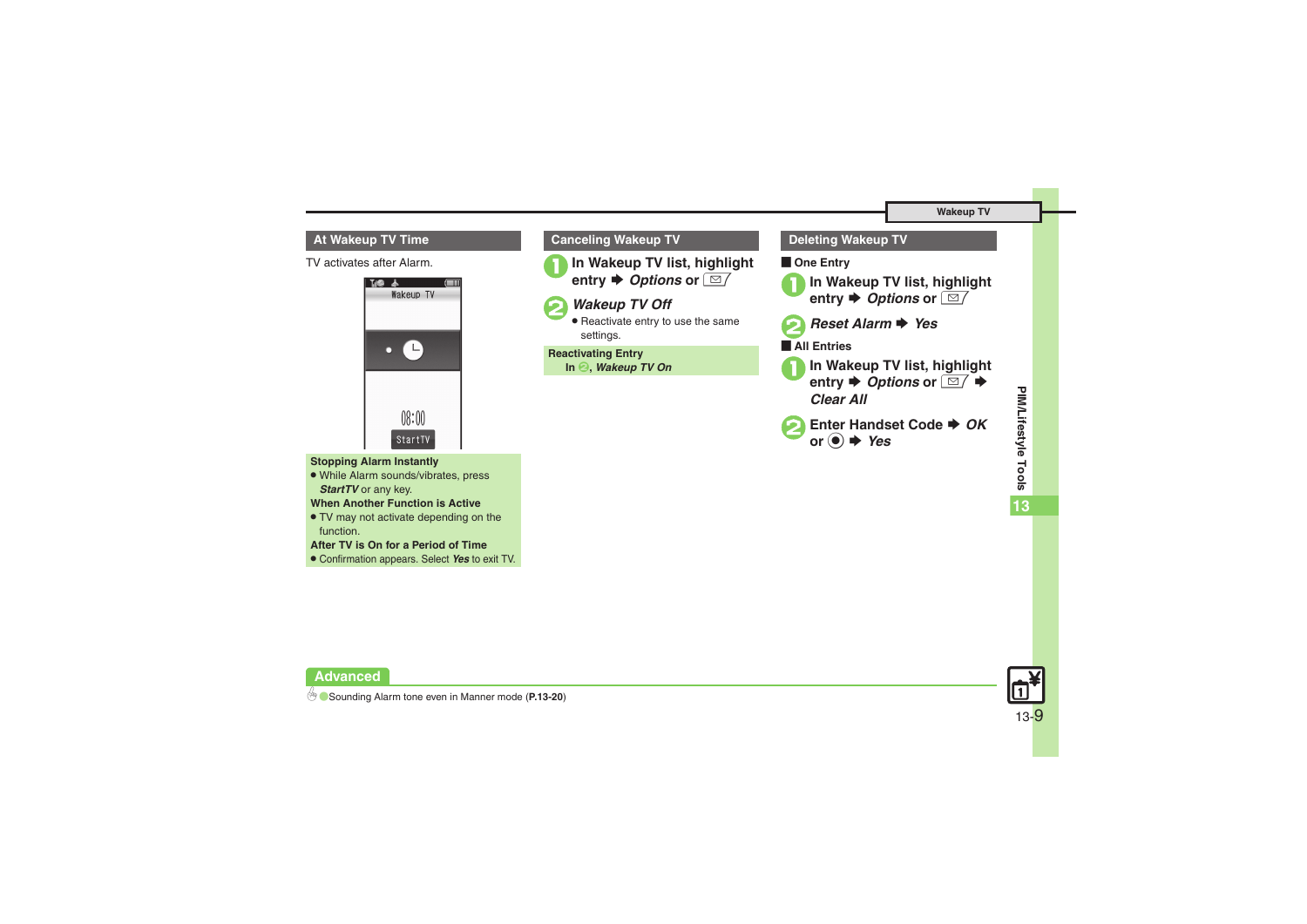# <span id="page-9-0"></span>**Calculator**

# <span id="page-9-1"></span>**Using Calculator**



*MENU* or ● *P Tools → In PIM/Lifestyle menu,* 

### *Calculator*



Calculator Window

# **Use Keypad to enter digits**<br>**▶ Calculate**

. Clear Memory before starting new Memory calculations.



**△** or <u><sup>3</sup></u>  $\rightarrow$  Calculator ends

### **Key Assignments**

| $+$ (Add)                     | $+$ or $\odot$                  |
|-------------------------------|---------------------------------|
| $-$ (Subtract)                | — or ()                         |
| x (Multiply)                  | $x$ or $(\circ)$                |
| ÷ (Divide)                    | $\div$ or $\circledcirc$        |
| $=$ (Sum)                     | $=$ or $\left( \bullet \right)$ |
| C (Clear)                     | $c$ or $\sqrt{3}$               |
| <b>CM (Clear Memory)</b>      | CM or $\sqrt{2\pi}$             |
| <b>RM (Recall Memory)</b>     | $RM$ or $\boxed{P}$             |
| M+ (Add to Memory)            | $M_{+}$ or $\sqrt{x}$           |
| . (Decimal)                   | . or $*$                        |
| +/- (Positive/Negative Value) | $+/-$ or $\pm \frac{3}{2}$      |
| % (Percentage)                | $\%$ or $\mathbb{R}^{A/b}$      |

### **Memory Calculation**

. Numbers saved in Memory remain until handset power is turned off.

## **Incoming Calls**

. Calculations are not affected. End the call to return to Calculator.

### **Using % Function**

Use % or  $\boxed{\bigcircledast}$  to find definite percentage of a known value.

Example: Calculate 30% of 800,000

- Enter  $800,000 \Rightarrow x \Rightarrow 30 \Rightarrow \%$
- *240,000* appears.

# **Advanced**



0([Copying calculation results](#page-19-3) ([Changing exchange rate for currency conversion](#page-19-4) ([Converting currencies](#page-19-5) (**[P.13-20](#page-19-3)**)

**PIM/Lifestyle Tools 13**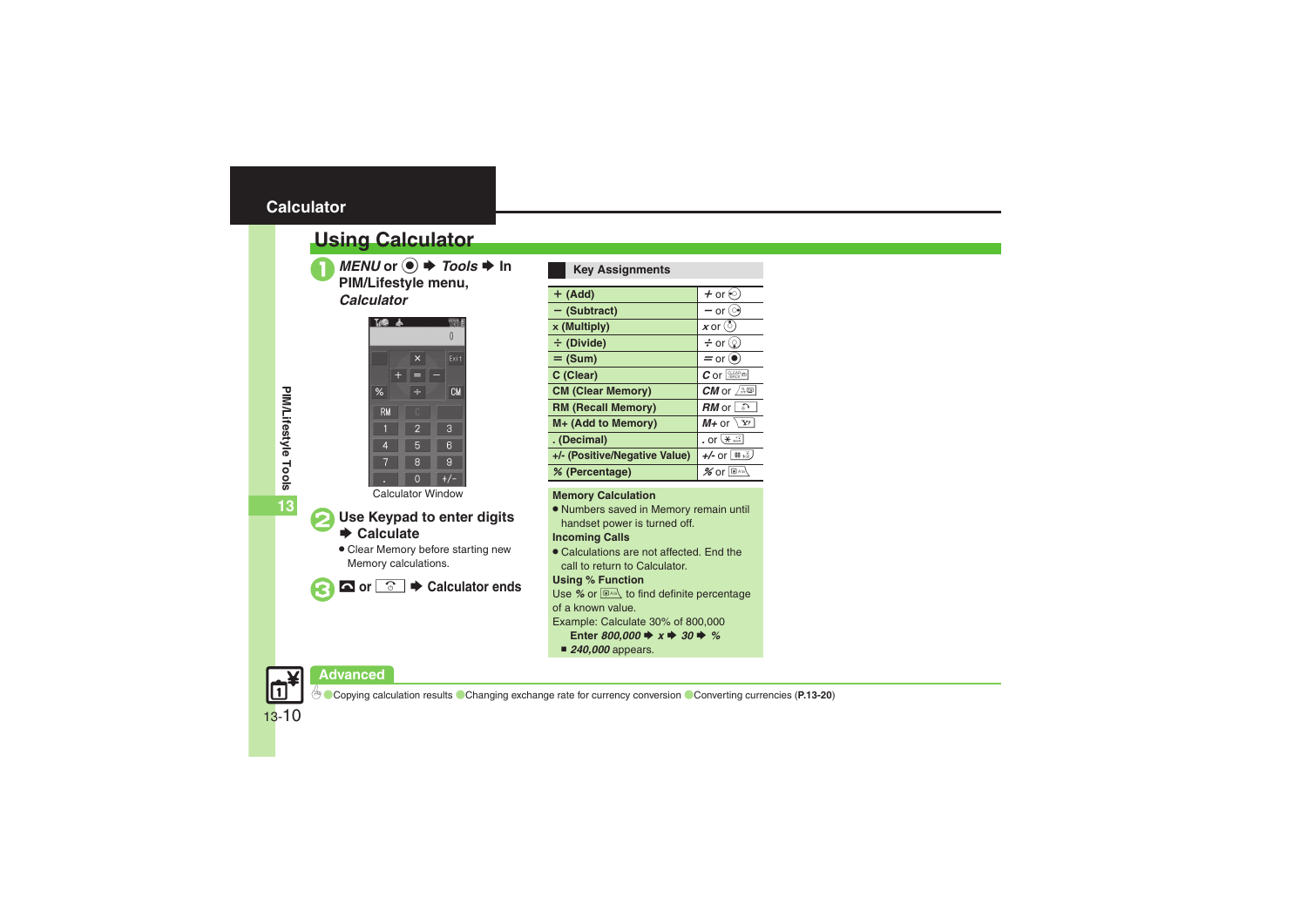# <span id="page-10-0"></span>**Expenses Memo**

# <span id="page-10-1"></span>**Adding Expenses**

**Advanced**



**PIM/Lifestyle Tools**

0([Changing Category of saved entry](#page-19-6) ([Changing amount](#page-19-7) ([Renaming Categories](#page-19-8) (**[P.13-20](#page-19-6)**)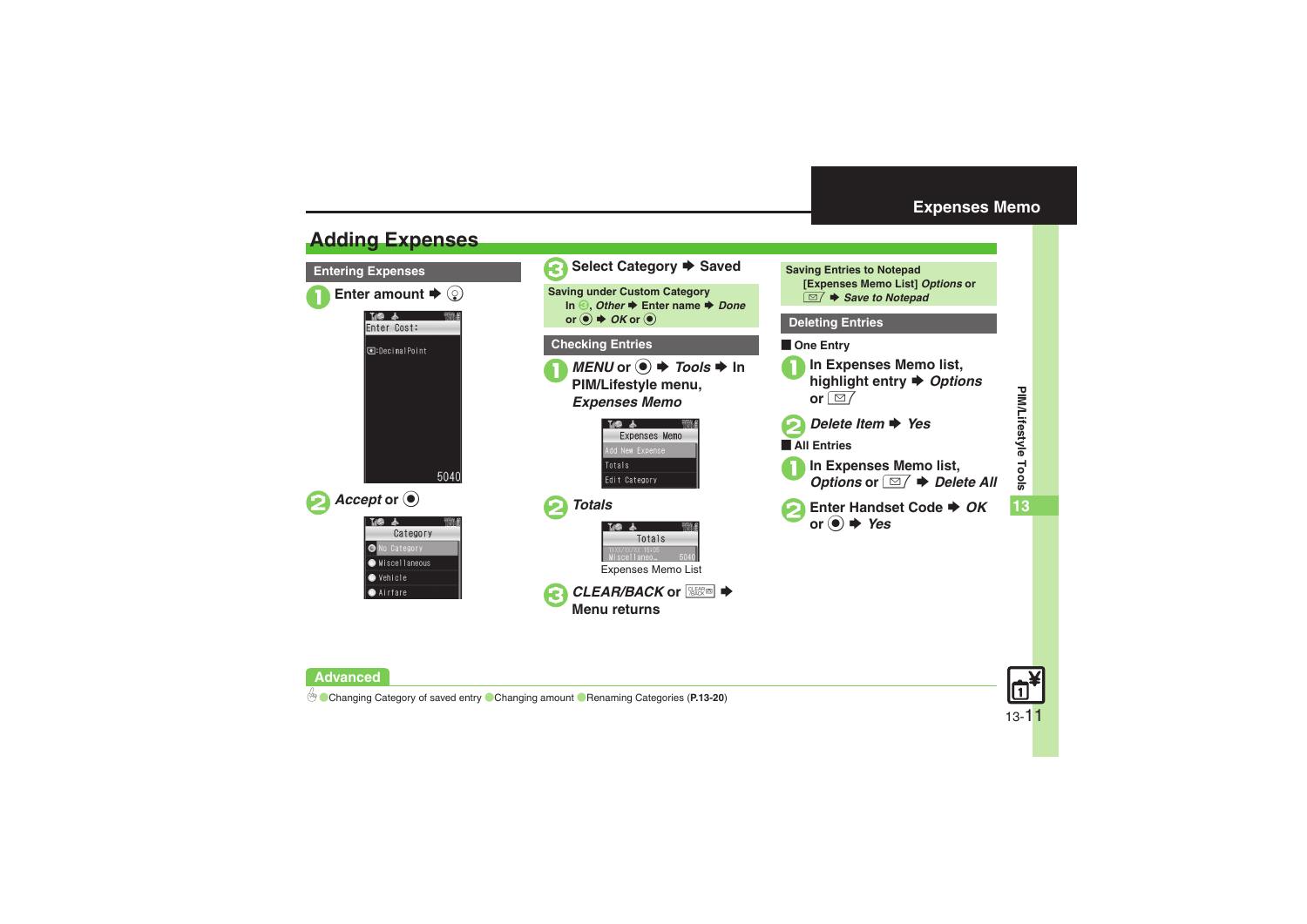# <span id="page-11-1"></span><span id="page-11-0"></span>**Osaifu-Keitai® (Japanese)**

Osaifu-Keitai® describes IC Card-equipped handsets that support e-money or credit functions/services. Osaifu-Keitai® encompasses a range of IC Card-based services on FeliCa-compatible SoftBank handsets. 931SH supports Osaifu-Keitai®. To use e-money, e-ticketing and reward points, etc., hold handset over a compatible reader/writer at shops, restaurants, and other retail outlets, etc.

# **Basics**

Before using Osaifu-Keitai®, activate Lifestyle-Appli, complete registration, customize settings and charge accounts.

#### **Starting Lifestyle-Appli**

- $MENU$  or  $\odot$   $\rightarrow$  *Tools*  $\rightarrow$  In PIM/ **Lifestyle menu, Osaifu-Keitai →** *Lifestyle-Appli* ♦ Select application **Lifestyle-Appli Precautions**
- Contact Osaifu-Keitai<sup>®</sup> service providers for Lifestyle-Appli registration and usage details.
- Keep service passwords/customer service contact information, etc. in a separate place.

# **Using Osaifu-Keitai®**

Follow these steps to conduct a transaction: Example: Making an electronic payment

- . Complete transactions without activating a Lifestyle-Appli. Make sure battery is adequately charged.
- . Transactions are possible even when handset power is off or during calls or Internet transmissions.
	- **Place**  $\Omega$  **logo over reader/** writer **→** Confirm scan **results**

### **Important Osaifu-Keitai® Usage Note**

SoftBank is not liable for damages resulting from accidental loss/alteration of IC Card data/settings.

### **When Placed Over Sensor**

- If recognition is slow, move handset around slightly.
- . Handset may respond automatically for some services.



. Align handset parallel to reader/writer.

# **Advanced**

0([Enabling to view e-money balances](#page-20-0) ([Moving applications up/down Balance Info list](#page-20-1) ([Removing applications from Balance Info list](#page-20-2) (**[P.13-21](#page-20-0)**)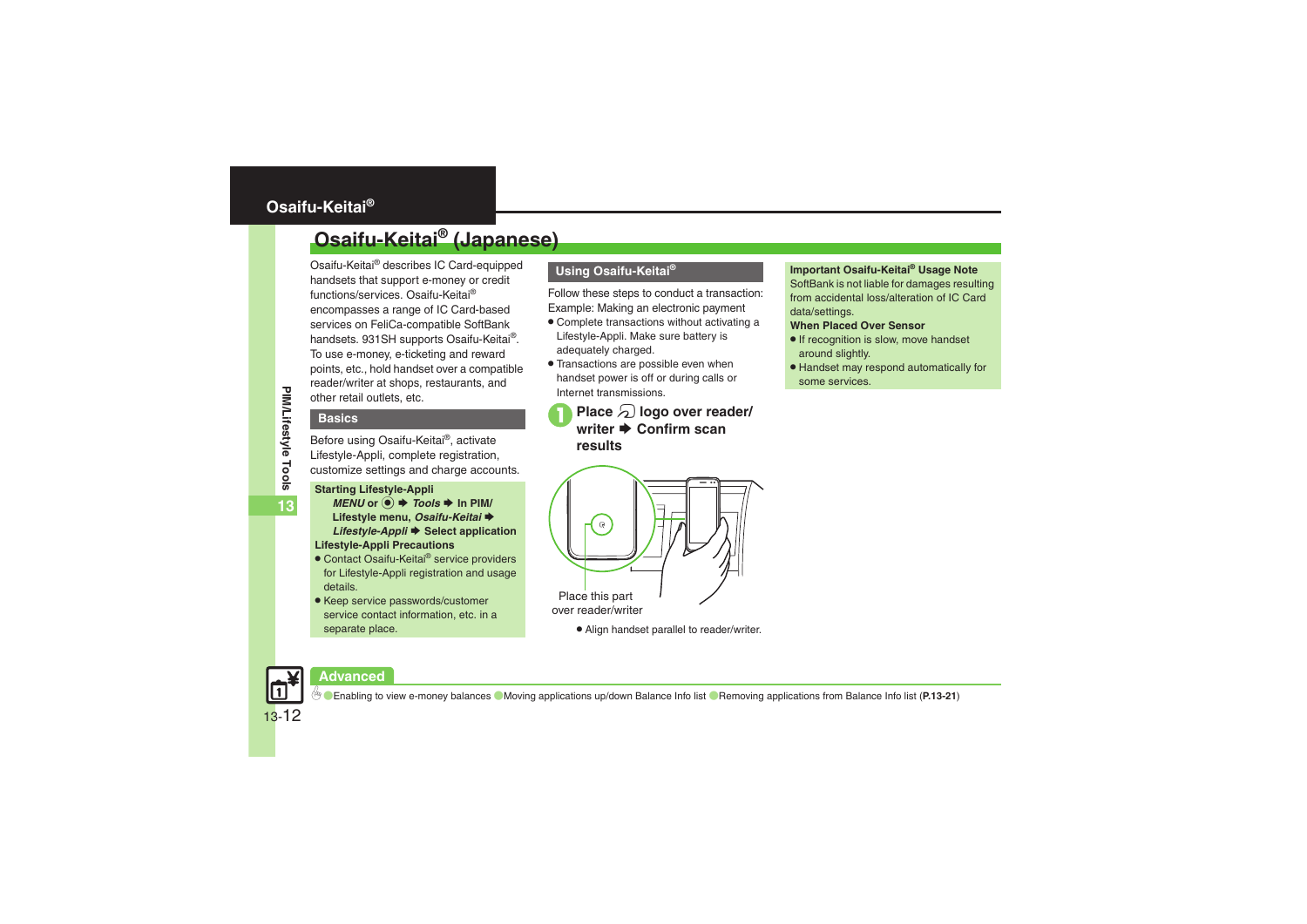# <span id="page-12-0"></span>**Locking IC Card**

# **IC Card Lock**

**Advanced**

Use this function to restrict access to/prevent unauthorized use of Osaifu-Keitai® on handset.

 $MENU$  or  $\odot \rightarrow \text{Tools} \rightarrow \text{In}$ **PIM/Lifestyle menu,**  *Osaifu-Keitai*Osaifu-Keitai हेLifestyle-Appli CIC Card Settings 2*IC Card Settings* IC Card Settings C Card Status IC Card Lock IC Card Settings Menu 3*IC Card Lock* S *On* 4**Enter Handset Code**  S *OK* **or** % S *Yes* **Canceling IC Card Lock In** *S***,** *IC Card Lock ♦ Off ♦ Enter* **Handset Code**  $\rightarrow$  **OK or**  $\odot$ 

# **Remote Lock**

Disable Osaifu-Keitai® remotely by mail or phone.

| Lock | Mail Remote Send mail to activate<br>Remote Lock                                      |
|------|---------------------------------------------------------------------------------------|
|      | <b>Call Remote</b> Call from a specified phone<br><b>Lock</b> to activate Remote Lock |

### **Mail Remote Lock**

**Exercise Preparation on Handset** 

**In IC Card Settings menu. Remote Lock → Enter** Handset Code → *OK* or ●



# 2*Mail Remote Lock*



Mail Remote Lock Menu



**Canceling Mail Remote Lock In ☉,** *Off* **➡** *Save* **or**  $\boxed{Y}$ 

**E** Activating Remote Lock via Mail If handset cannot receive mail IC Card Lock is not set.

# <sup>1</sup>**Send S! Mail or e-mail to handset with password as subject**

- . Leave other fields blank.
- . After handset receives message, IC Card Lock is set and notice is sent as a reply.

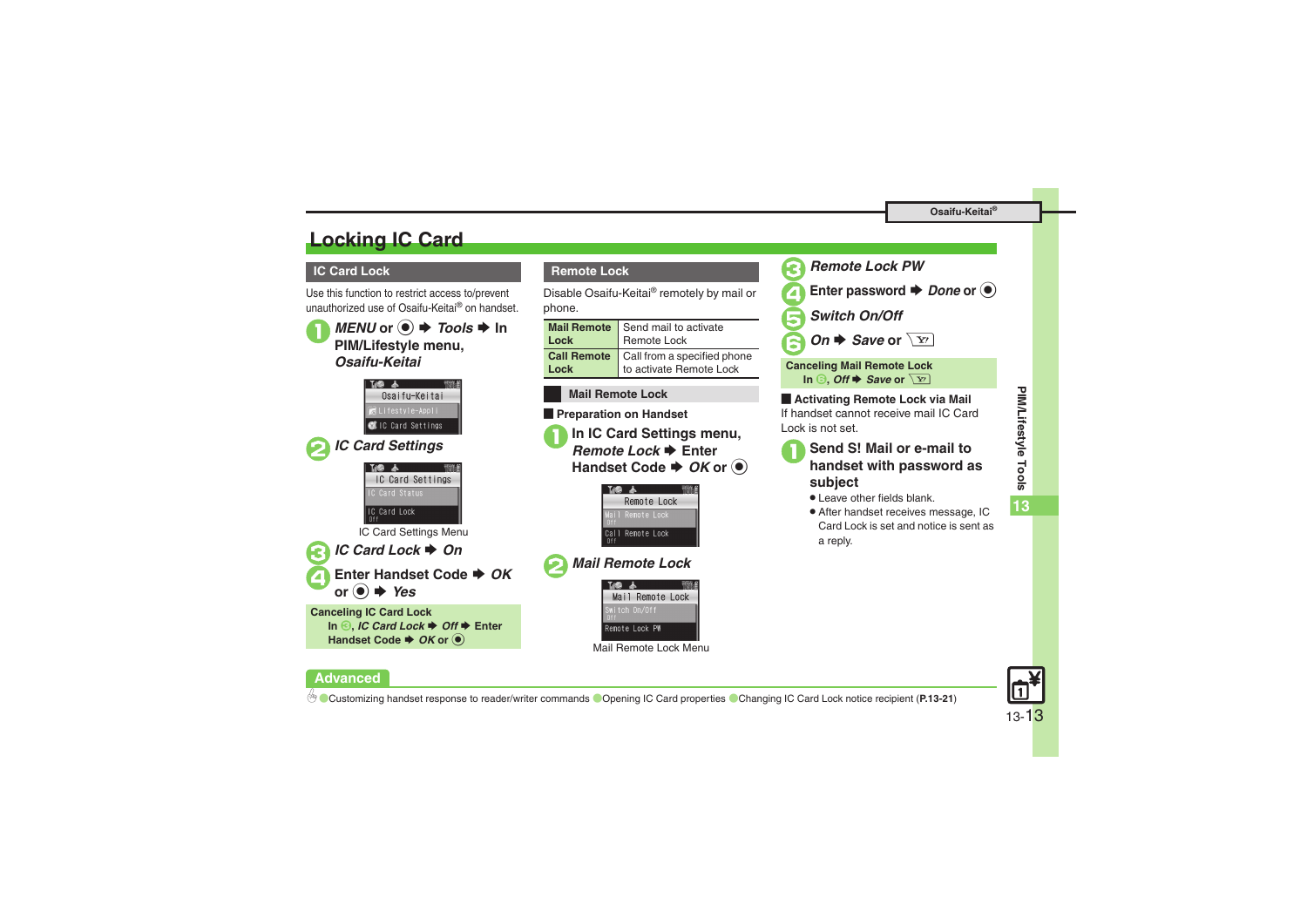#### **Osaifu-Keitai®**



**Exercise Preparation on Handset** 

**In IC Card Settings menu, Remote Lock → Enter Handset Code**  $\blacktriangleright$  **OK or**  $\textcircled{\tiny{\bullet}}$ 



**13**

| <b>Call Remote Lock</b> |  |
|-------------------------|--|
| 一本                      |  |
| Call Remote Lock        |  |
| witch On/Off            |  |
| Set Public Phone        |  |
| Call Remote Lock Menu   |  |

3*Phone No. to Lck 1* **or** *Phone No. to Lck 2*





# *Phone Book* → Select entry<br>
→ Select phone number

**.** Select *Phone Number* to enter directly.

5*Switch On/Off*

*On*  $\blacktriangleright$  *Save* or  $\sqrt{x}$ 

**Enabling Activation via Public Phone In 3,** *Set Public Phone ♦ On* ♦ **From** 5**Canceling Call Remote Lock**  $\ln$  **6**, Off  $\blacktriangleright$  Save or  $\boxed{Y}$ 

**E** Activating Remote Lock via Phone If handset cannot receive calls IC Card Lock is not set.

- <sup>1</sup>**Using one of the specified phones, call handset** . Send Caller ID.
- 

# **Handset receives call ♦**<br>End the call

. The call is recorded as a Missed Call.

3**Within three minutes, repeat** <sup>1</sup> **-** 2 **twice**



. After the third Missed Call, IC Card Lock is set; a message announces Remote Lock activation. Confirm the message and end the call.

**If Series is Interrupted by Another Call**

. Missed Call count is reset. Start over from the beginning.



# **Advanced**

0([Changing required Missed Call count for Call Remote Lock](#page-20-6) ([Restoring default Osaifu-Keitai](#page-20-7)® settings (**[P.13-21](#page-20-6)**)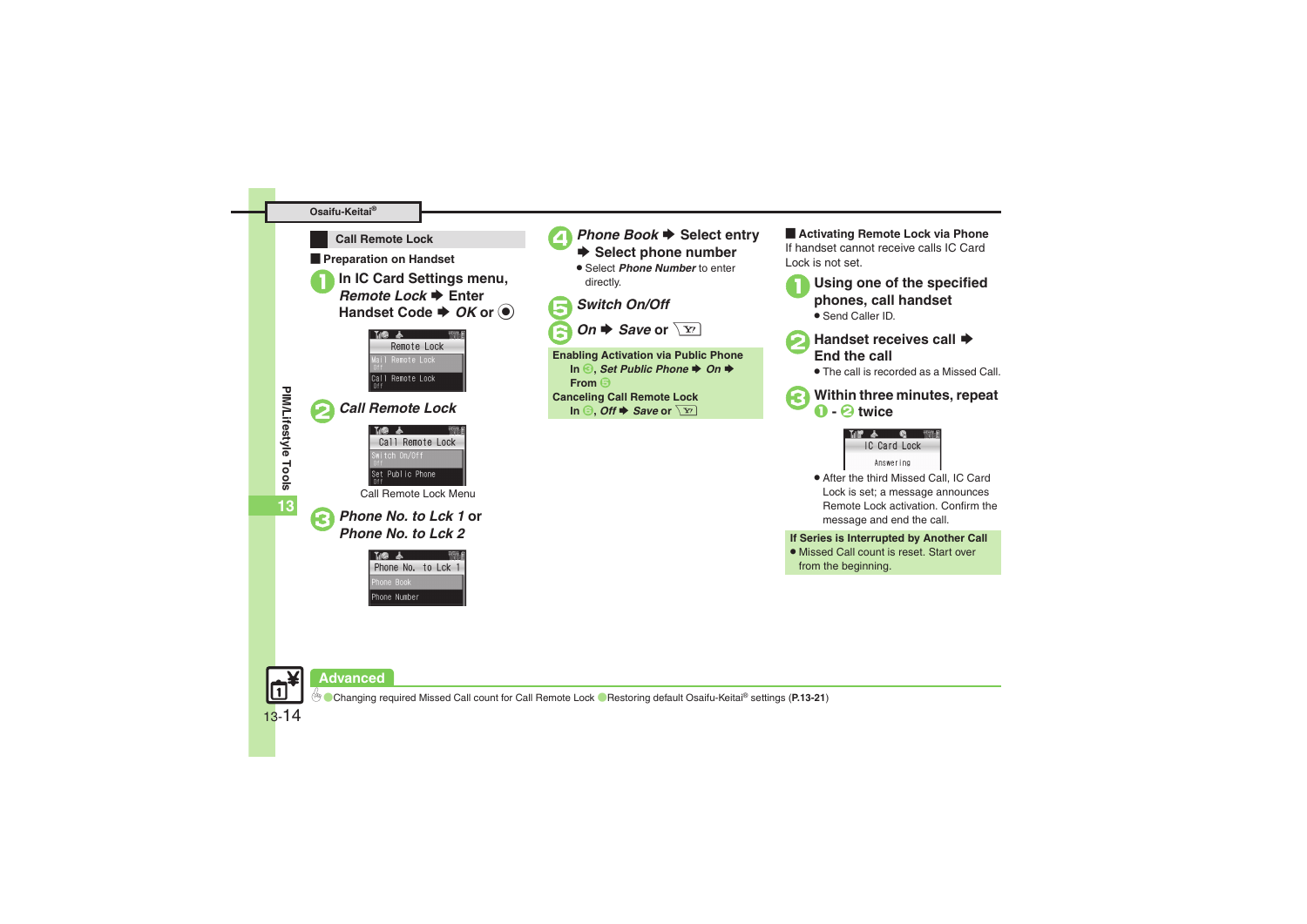# <span id="page-14-1"></span>**Faking Incoming Calls**

Handset rings to emulate an incoming call.

- . Pretense Call ringtone is fixed.
- . Ringer may be muted by handset settings. To override Silent setting, see **[P.13-22](#page-21-2)**.

### **Setting Pretense Call**



 $MENU$  or  $\odot \rightarrow \text{Tools} \rightarrow \text{In}$ **PIM/Lifestyle menu,**  *Pretense Call*



Pretense Call Menu





- **4** *Name:* ♦ Enter name ♦  $\bm{\mathit{Done}}$  or  $\textcircled{\scriptsize{\bullet}}$
- 5*Phone Number:* S **Enter phone** number **→** *Done* or  $\circledcirc \bullet \bullet$  OK or  $\boxed{Y'}$
- Save or  $\boxed{\div}$  PIM/ **Lifestyle menu returns**

**When Name and Phone Number are Unset**. Handset rings with Caller ID "Withheld." **Canceling Pretense Call [Pretense Call Menu]** *Switch On/Off*  $\rightarrow$  *Off*  $\rightarrow$  *Save* or  $\boxed{Y}$ 

## <span id="page-14-0"></span>**Using Pretense Call**

#### $\mathbf 0$ F **(Long)**

- . Available regardless of Slider position.
- . Handset rings and incoming Voice Call window opens.
- . Ringtone stops after a period of time.



- 2**In incoming Voice Call window,**  *Answer* **or** !
	- . Voice Call window opens. (Softkeys are dummies.)



**Setting Wait Time**

**[Pretense Call Menu]** *Calling Timing*

 $\blacktriangleright$  **Select time**  $\blacktriangleright$ *Save* or  $\setminus$   $\overline{Y}$ ?

**When Calling Timing is Not** *Immediacy*

- . Press #/*CLEAR/BACK* or "/\$ during wait time to cancel Pretense Call activation.
- . Pretense Call activation is canceled by incoming calls, Alarms, etc. during wait time.



# **Advanced**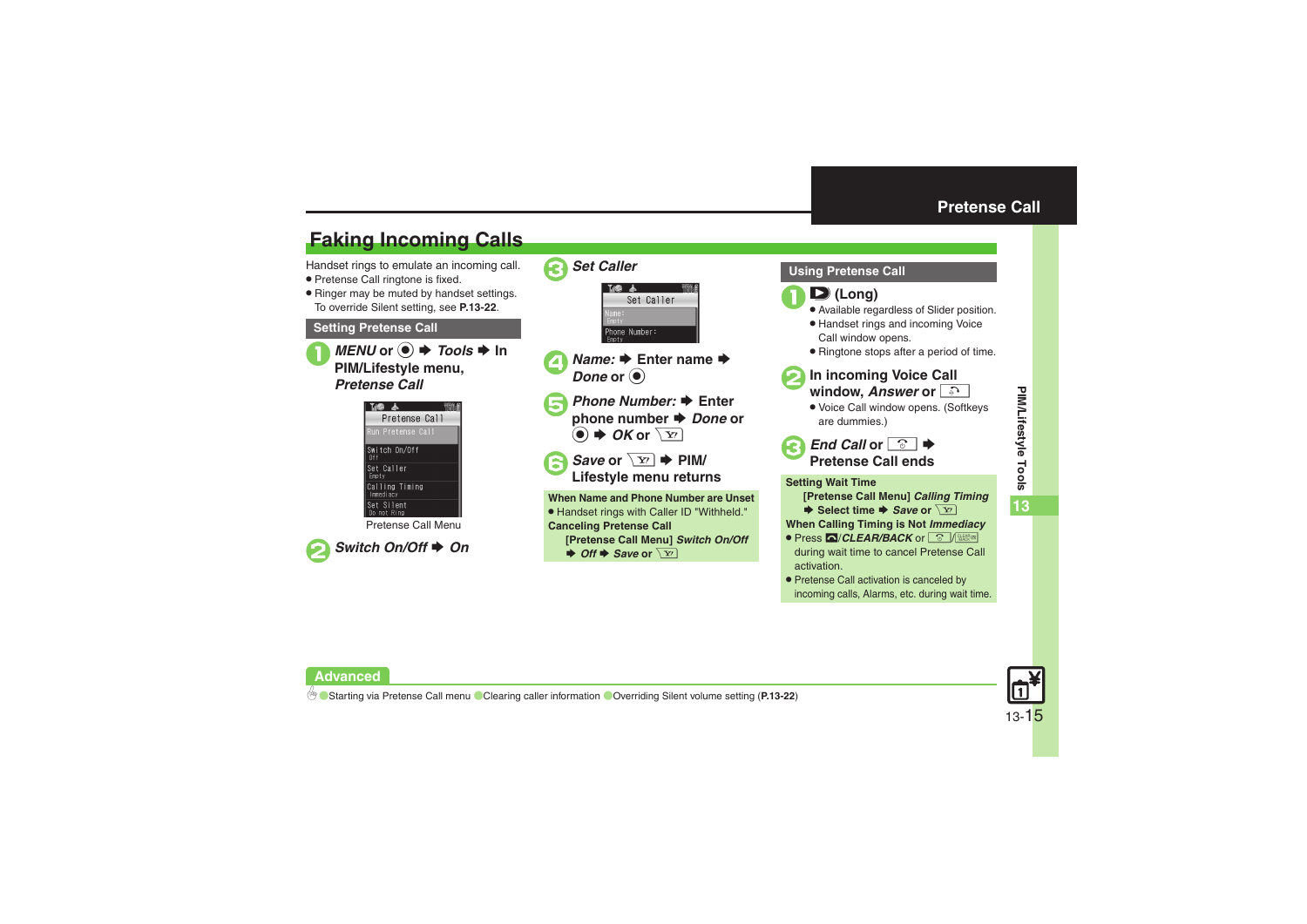<span id="page-15-2"></span><span id="page-15-1"></span><span id="page-15-0"></span>

| Calendar                             |                                                                                                                                                                                                                                                            |
|--------------------------------------|------------------------------------------------------------------------------------------------------------------------------------------------------------------------------------------------------------------------------------------------------------|
| View Settings                        |                                                                                                                                                                                                                                                            |
| <b>Changing default</b><br>view      | MENU or $\odot$ $\rightarrow$ Tools $\rightarrow$ In PIM/Lifestyle menu,<br>Calendar $\rightarrow$ Options or $\Box$ $\rightarrow$ Calendar<br>Settings Default View → Select type                                                                         |
| <b>Changing date color</b>           | Start Here MENU or $\textcircled{\textcircled{\scriptsize{*}}}$ Tools $\textcircled{\textcircled{\scriptsize{*}}}$ In PIM/<br>Lifestyle menu, Calendar See below                                                                                           |
|                                      | <b>By Days of the Week</b><br>Options or $\Box$ $\rightarrow$ Calendar Settings $\rightarrow$ Set<br>Color $\Rightarrow$ By Week $\Rightarrow$ Select day $\Rightarrow$ Select color                                                                       |
|                                      | <b>By Date</b><br>Highlight date $\rightarrow$ Options or $\Box / \rightarrow$ Calendar<br>Settings → Set Color → By Date → Select color<br>• Alternatively, highlight date and press $H^*$ to<br>change color.                                            |
|                                      | <b>Resetting "By Date" Colors</b><br>Options or $\Box$ $\rightarrow$ Calendar Settings $\rightarrow$ Set<br>Color $\rightarrow$ Reset Color $\rightarrow$ Select option $\rightarrow$ Yes                                                                  |
| <b>Changing task</b><br>view option  | MENU or $\odot$ $\rightarrow$ Tools $\rightarrow$ In PIM/Lifestyle menu,<br>Calendar $\rightarrow$ Options or $\Box$ $\rightarrow$ Calendar<br>Settings → Tasks View → Select option                                                                       |
| <b>Adding stamps</b><br>(Month View) | MENU or $\bullet$ $\rightarrow$ Tools $\rightarrow$ In PIM/Lifestyle menu,<br>Calendar • Highlight date • Options or $\Box$<br>$\rightarrow$ Stamp $\rightarrow$ Select stamp<br>• Alternatively, highlight date and press $\boxed{2.2}$ to add<br>stamps. |
| <b>Hiding entries</b>                | MENU or $\odot$ $\rightarrow$ Tools $\rightarrow$ In PIM/Lifestyle menu,<br>Calendar $\Rightarrow$ Select date $\Rightarrow$ Select entry $\Rightarrow$ Edit<br>or $\bullet$ $\bullet$ Secret: $\bullet$ On $\bullet$ Save or $\boxed{Y}$                  |

| Removing/restoring<br>preset holidays                  | MENU or $\odot$ $\rightarrow$ Tools $\rightarrow$ In PIM/Lifestyle menu,<br>Calendar $\rightarrow$ Options or $\Box$ $\rightarrow$ Calendar<br>Settings → Set Holiday → Highlight Private or<br>Public tab $\blacktriangleright$ Select holiday ( $\Box \Leftrightarrow \Box$ )                                                                        |
|--------------------------------------------------------|--------------------------------------------------------------------------------------------------------------------------------------------------------------------------------------------------------------------------------------------------------------------------------------------------------------------------------------------------------|
| Saving/Editing Entries                                 |                                                                                                                                                                                                                                                                                                                                                        |
|                                                        | Start Here MENU or $\textcircled{\textcircled{\textcirc}}$ $\Rightarrow$ Tools $\Rightarrow$ In PIM/<br>Lifestyle menu, Calendar → Select date →<br>Select entry $\Rightarrow$ Edit or $\circledcirc$ $\Rightarrow$ See below                                                                                                                          |
| <b>Setting Category/</b><br>Location                   | Category<br><i>Category:</i> $\blacktriangleright$ Select Category $\blacktriangleright$ <i>Save</i> or $\boxed{Y}$                                                                                                                                                                                                                                    |
|                                                        | Location<br>Location: $\rightarrow$ Enter location $\rightarrow$ Done or $\odot \rightarrow$<br>Save or $\sqrt{Y}$                                                                                                                                                                                                                                     |
| <b>Saving repetitive</b><br>schedules                  | MENU or $\circledast$ $\rightarrow$ Tools $\rightarrow$ In PIM/Lifestyle menu,<br>Calendar Select date Select entry $\rightarrow$ Edit<br>or $\bullet$ $\bullet$ Repeat: $\bullet$ Select frequency $\bullet$ Enter<br>repeat time $\rightarrow$ Accept or $\odot$ $\rightarrow$ Save or $\boxed{Y}$<br>• Repeat time is not available for Every Year. |
|                                                        | Start Here MENU or $\textcircled{\textcircled{\scriptsize{*}}}$ Tools $\textcircled{\textcircled{\scriptsize{*}}}$ In PIM/<br>Lifestyle menu, Calendar → Select date →<br>Select entry $\Rightarrow$ Edit or $\circledast$ $\Rightarrow$ S! Friend's Status:<br>$\Rightarrow$ Link Setting: $\Rightarrow$ Linked $\Rightarrow$ See below               |
| <b>Saving S! Friend's</b><br><b>Status information</b> | <b>Availability</b><br>Answer Status: $\blacktriangleright$ Edit $\blacktriangleright$ Confirm or $\boxed{Y}$ $\blacktriangleright$<br>Confirm or $\sqrt{x}$ $\rightarrow$ Save or $\sqrt{x}$<br>• Set Category first.                                                                                                                                 |
|                                                        | Comment<br>Comment: $\rightarrow$ Enter text $\rightarrow$ Done or $\circledcirc$ $\rightarrow$<br>Confirm or $\sqrt{x}$ $\rightarrow$ Save or $\sqrt{x}$<br>• Set Category first.                                                                                                                                                                     |

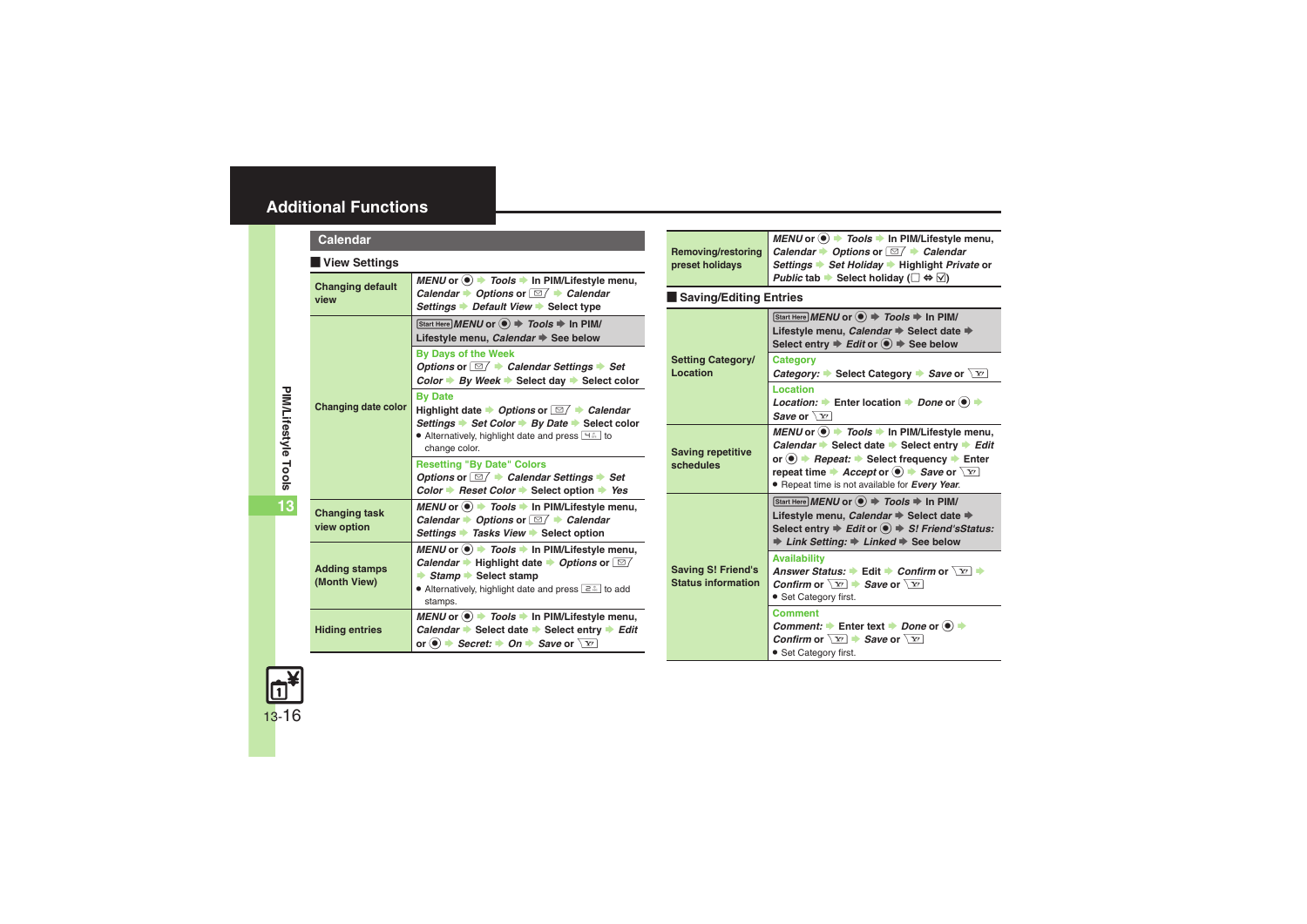<span id="page-16-0"></span>

| <b>Saving additional</b><br>holidays              | Start Here MENU or $\textcircled{\textcircled{\textcirc}} \Rightarrow$ Tools $\Rightarrow$ In PIM/<br>Lifestyle menu, Calendar $\Rightarrow$ Options or $\Box$ $\Rightarrow$<br>Calendar Settings $\Rightarrow$ Set Holiday $\Rightarrow$ Highlight<br>Private tab $\Rightarrow$ See below                                                                                                        | Ch <sub>i</sub><br>Vib<br>So |
|---------------------------------------------------|---------------------------------------------------------------------------------------------------------------------------------------------------------------------------------------------------------------------------------------------------------------------------------------------------------------------------------------------------------------------------------------------------|------------------------------|
|                                                   | <b>Adding Holidays</b><br><empty> <math>\rightarrow</math> Enter name <math>\rightarrow</math> Done or <math>\odot</math> <math>\rightarrow</math> Enter<br/>date <math>\rightarrow</math> Accept or <math>\odot</math> <math>\rightarrow</math> Select frequency <math>\rightarrow</math><br/>Save or <math>\sqrt{Y}</math></empty>                                                              | ton<br>Ma<br>∎               |
|                                                   | <b>Editing Added Holidays</b><br>Highlight holiday $\rightarrow$ Options or $\boxed{\cong}$ $\rightarrow$ Edit $\rightarrow$<br><i>Name:</i> $\rightarrow$ Enter name $\rightarrow$ <i>Done</i> or $\odot$ $\rightarrow$ <i>Date:</i> $\rightarrow$<br>Enter date $\rightarrow$ <i>Accept</i> or $\odot$ $\rightarrow$ Select frequency<br>$\blacktriangleright$ Save or $\overline{\setminus x}$ | <b>Sea</b>                   |
| <b>Editing schedules</b>                          | MENU or $\circledast$ $\rightarrow$ Tools $\rightarrow$ In PIM/Lifestyle menu,<br>Calendar Select date Select entry Edit<br>or $\left( \bullet \right)$ $\bullet$ Select item $\bullet$ Edit in the same<br>manner as saving schedules $\blacktriangleright$ Save or $\boxed{Y}$                                                                                                                  |                              |
| <b>Changing Alarm</b><br>tone/video &<br>duration | Start Here MENU or $\left( \bullet \right)$ $\Rightarrow$ Tools $\Rightarrow$ In PIM/Lifestyle<br>menu, Calendar → Select date → Select entry<br>$\Rightarrow$ Edit or $\circledast$ $\Rightarrow$ Alarm: $\Rightarrow$ See below                                                                                                                                                                 | Ch <sub>1</sub><br>sta       |
|                                                   | <b>Alarm Tone/Video</b><br>Assign Tone/Video: Select folder Select<br>tone/file Confirm or $\sqrt{x}$ $\rightarrow$ Save or $\sqrt{x}$<br>• Select start point if required.                                                                                                                                                                                                                       | Del<br>sch                   |
|                                                   | <b>Duration</b><br><i>Duration:</i> $\blacktriangleright$ Select time $\blacktriangleright$ <i>Confirm</i> or $\boxed{Y}$<br>Save or $\sqrt{Y}$                                                                                                                                                                                                                                                   |                              |
| <b>Changing Alarm</b><br>volume                   | MENU or $\odot$ $\rightarrow$ Tools $\rightarrow$ In PIM/Lifestyle menu,<br>Calendar $\rightarrow$ Options or $\boxed{\cong}$ $\rightarrow$ Alarm Settings<br>Alarm Volume: Adjust level                                                                                                                                                                                                          |                              |

<span id="page-16-3"></span><span id="page-16-2"></span><span id="page-16-1"></span>

| Changing<br><b>Vibration option</b>                         | <i>MENU</i> or $\circledast$ $\rightarrow$ <i>Tools</i> $\rightarrow$ In PIM/Lifestyle menu,<br>Calendar $\rightarrow$ Options or $\Box / \rightarrow$ Alarm Settings<br>Vibration: Select option               |  |
|-------------------------------------------------------------|-----------------------------------------------------------------------------------------------------------------------------------------------------------------------------------------------------------------|--|
| <b>Sounding Alarm</b><br>tone even in<br><b>Manner</b> mode | <i>MENU</i> or $\circledast$ $\rightarrow$ <i>Tools</i> $\rightarrow$ In PIM/Lifestyle menu,<br>Calendar $\rightarrow$ Options or $\Box / \rightarrow$ Alarm Settings<br><b>► For Manner Mode: ► Ring → Yes</b> |  |
| <b>Managing Entries</b>                                     |                                                                                                                                                                                                                 |  |
| <b>Searching entries</b>                                    | Start Here MENU or $\textcircled{\textcircled{\scriptsize{*}}}$ Tools $\textcircled{\textcircled{\scriptsize{*}}}$ In PIM/<br>Lifestyle menu, Calendar See below                                                |  |
|                                                             | <b>By Subject</b><br>Options or $\Box / \rightarrow$ Find $\rightarrow$ By Subject $\rightarrow$ Enter<br>text $\rightarrow$ Done or $\odot$<br>• Alternatively, press $\boxed{6}$ to search by subject.        |  |
|                                                             | <b>By Category</b><br>Options or $\Box / \rightarrow$ Find $\rightarrow$ By Category $\rightarrow$<br><b>Select Category</b><br>• Alternatively, press <b>Edge by Category</b> .                                |  |
| <b>Checking memory</b><br>status                            | $MEMU$ or $\odot$ $\rightarrow$ <i>Tools</i> $\rightarrow$ In PIM/Lifestyle menu,<br>Calendar • Highlight date • Options or $\square$<br><b>Memory Status</b>                                                   |  |
| <b>Deleting all</b><br>schedules                            | MENU or (●) → Tools → In PIM/Lifestyle menu,<br>Calendar $\rightarrow$ Options or $\Box / \rightarrow$ Delete $\rightarrow$ All<br>Appointments ▶ Enter Handset Code ▶ OK or<br>۰<br>Yes                        |  |



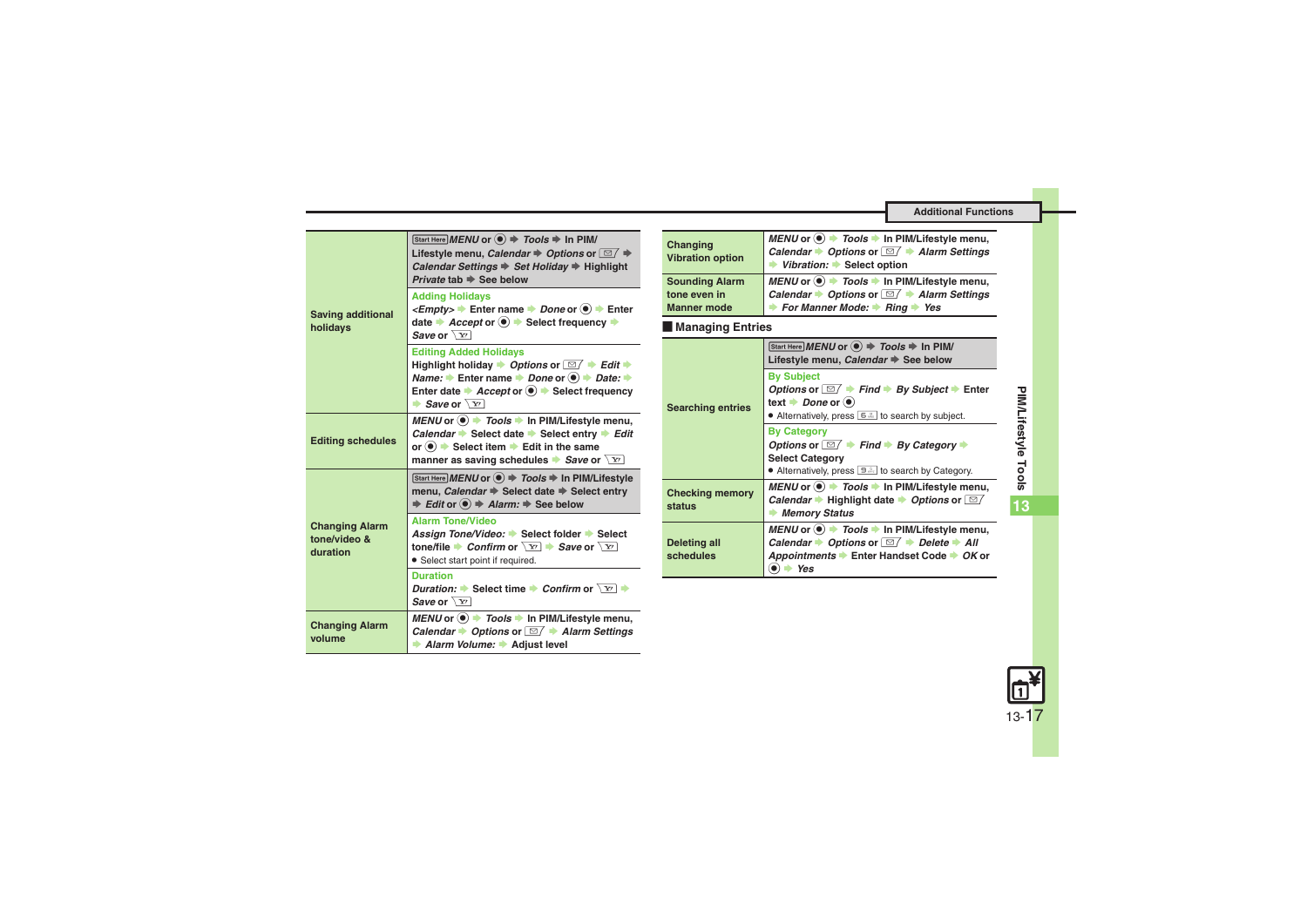<span id="page-17-0"></span>

| <b>Deleting entries by</b><br>specifying week<br>(Week View)      | Start Here MENU or $\textcircled{\textcircled{\scriptsize{*}}}$ Tools $\textup{\textcircled{\scriptsize{*}}}$ In PIM/<br>Lifestyle menu, Calendar → See below             |
|-------------------------------------------------------------------|---------------------------------------------------------------------------------------------------------------------------------------------------------------------------|
|                                                                   | <b>Within One Week</b><br>Highlight date $\rightarrow$ Options or $\boxed{\simeq}$ $\rightarrow$ Delete $\rightarrow$<br>All This Week Yes                                |
|                                                                   | Up to the End of Previous Week<br>Highlight date $\rightarrow$ Options or $\boxed{\cong}$ $\rightarrow$ Delete $\rightarrow$<br>Up to Last Week $\blacktriangleright$ Yes |
| Deleting entries by<br>specifying month<br>(Month/3Month<br>View) | Start Here MENU or $\left( \bullet \right)$ $\Rightarrow$ Tools $\Rightarrow$ In PIM/<br>Lifestyle menu, Calendar → See below                                             |
|                                                                   | <b>Within One Month</b><br>Highlight date $\rightarrow$ Options or $\boxed{\simeq}$ $\rightarrow$ Delete $\rightarrow$<br>All This Month $\rightarrow$ Yes                |
|                                                                   | Up to the End of Previous Month<br>Highlight date $\rightarrow$ Options or $\Box$ $\rightarrow$ Delete $\rightarrow$<br>Up to Last Month $\rightarrow$ Yes                |
| Deleting entries in<br>six months<br>(6Month View)                | MENU or $\bullet$ Tools $\bullet$ In PIM/Lifestyle menu,<br>Calendar $\rightarrow$ Options or $\Box / \rightarrow$ Delete $\rightarrow$ All<br>This 6Months Yes           |

#### <span id="page-17-5"></span><span id="page-17-4"></span><span id="page-17-3"></span>[ **Task List Example Saving/Editing Entries TasksHiding entries** *MENU* or ● *Tools* **▶ In PIM/Lifestyle menu,** *Tasks*  $\rightarrow$  Highlight task  $\rightarrow$  *Options* or ⊠  $\rightarrow$ *Edit*  $\rightarrow$  *Secret:*  $\rightarrow$  *On*  $\rightarrow$  *Save* or  $\boxed{Y}$ **Editing tasks** *MENU* or ● *Tools* **→ In PIM/Lifestyle menu,**  $\overline{\phantom{a}}$  Sexteptible Highlight task  $\overline{\phantom{a}}$  *Options* or  $\overline{\phantom{a}}$   $\overline{\phantom{a}}$ **Edit**  $\rightarrow$  Select item  $\rightarrow$  Edit in the same manner **as saving tasks <b>Save** or  $\sqrt{x}$ **Setting priority** *MENU* or  $\circledbullet$  **→ Tools**  $\bullet$  In PIM/Lifestyle menu,  $\overline{\phantom{a}}$  T*asks*  $\overline{\phantom{a}}$  Highlight task  $\overline{\phantom{a}}$  *Options* or  $\overline{\phantom{a}}$   $\overline{\phantom{a}}$ *Edit* ♦ *Priority:* ♦ Select option ♦ *Save* or  $\boxed{Y}$ **Changing Alarm tone/video & duration** $\boxed{\text{Start Here}}$  *MENU* or  $\textcircled{\textcircled{\textcirc}} \Rightarrow$  *Tools*  $\Rightarrow$  In PIM/ **Lifestyle menu, Tasks**  $\Rightarrow$  Highlight task  $\Rightarrow$ *Options* or  $\boxed{\triangle}$  **F**  $\Rightarrow$  *Edit*  $\Rightarrow$  *Alarm:*  $\Rightarrow$  See below **Alarm Tone/Video**Assign Tone/Video: ▶ Select folder ▶ Select **tone/file**  $\blacktriangleright$ *Confirm* or  $\boxed{Y}$   $\blacktriangleright$  *Save* or  $\boxed{Y}$ . Select start point if required. **DurationDuration: Select time Confirm or**  $\boxed{Y}$ *Save* or  $\sqrt{x}$ **Changing Alarm volume***MENU* or **● F** Tools  $\rightarrow$  In PIM/Lifestyle menu, *Tasks* ▶ *Options* or  $\boxed{\trianglelefteq}$  *★ Alarm Settings* **★ Alarm Volume: Adjust level**

<span id="page-17-1"></span>**PIM/Lifestyle Tools**

PIM/Lifestyle Tools

<span id="page-17-2"></span>**13**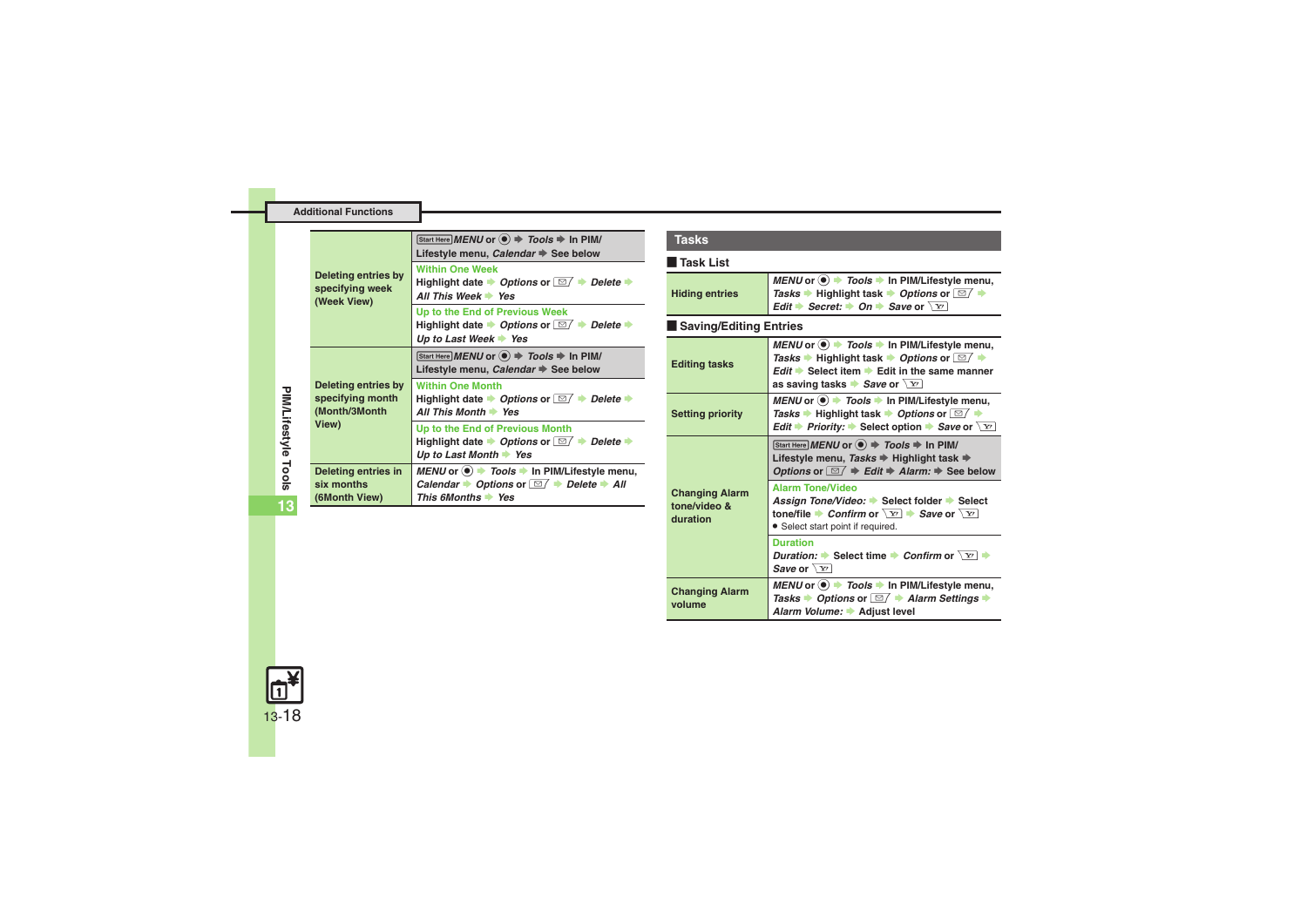| ۰, | <b>Alarms</b> |
|----|---------------|

| Changing<br><b>Vibration option</b> | MENU or ● → Tools → In PIM/Lifestyle menu,<br>Tasks → Options or <b>D</b> + Alarm Settings<br>Vibration: Select option |
|-------------------------------------|------------------------------------------------------------------------------------------------------------------------|
| <b>Sounding Alarm</b>               | MENU or ● → Tools → In PIM/Lifestyle menu,                                                                             |
| tone even in                        | Tasks → Options or <b>DI</b> → Alarm Settings                                                                          |
| <b>Manner mode</b>                  | For Manner Mode: $\rightarrow$ Ring $\rightarrow$ Yes                                                                  |

### [ **Managing Entries**

<span id="page-18-4"></span><span id="page-18-3"></span><span id="page-18-2"></span><span id="page-18-1"></span>

|                                  | Start Here MENU or $\textcircled{\textcircled{\textcirc}}$ $\Rightarrow$ Tools $\Rightarrow$ In PIM/<br>Lifestyle menu, Tasks $\Rightarrow$ Options or $\Box$ $\Rightarrow$<br>$Find \Rightarrow$ See below                             |
|----------------------------------|-----------------------------------------------------------------------------------------------------------------------------------------------------------------------------------------------------------------------------------------|
| <b>Searching tasks</b>           | <b>By Subject</b><br>By Subject $\blacktriangleright$ Enter text $\blacktriangleright$ Done or $\blacklozenge$                                                                                                                          |
|                                  | <b>By Due Date</b><br>By Due Date Enter date Accept or $\bullet$                                                                                                                                                                        |
| Sorting entries by<br>priority   | MENU or $\odot$ $\rightarrow$ Tools $\rightarrow$ In PIM/Lifestyle menu,<br>Tasks $\rightarrow$ Options or $\Box / \rightarrow$ Sort $\rightarrow$ Priority                                                                             |
| <b>Checking memory</b><br>status | MENU or $\textcircled{\tiny{\textcircled{\#}}}$ Tools $\textuparrow$ In PIM/Lifestyle menu,<br>Tasks $\rightarrow$ Options or $\Box / \rightarrow$ Memory Status                                                                        |
| <b>Deleting all tasks</b>        | MENU or $\bullet$ Tools $\bullet$ In PIM/Lifestyle menu,<br>Tasks $\rightarrow$ Options or $\boxed{\simeq}$ $\rightarrow$ Delete $\rightarrow$ All Tasks<br>Enter Handset Code $\rightarrow$ OK or $\odot$<br>$\blacktriangleright$ Yes |

<span id="page-18-9"></span><span id="page-18-8"></span><span id="page-18-7"></span><span id="page-18-6"></span><span id="page-18-5"></span><span id="page-18-0"></span>

| акинг                                                          |                                                                                                                                                                                                                                                           |
|----------------------------------------------------------------|-----------------------------------------------------------------------------------------------------------------------------------------------------------------------------------------------------------------------------------------------------------|
| <b>Editing entries</b>                                         | MENU or $\odot$ $\rightarrow$ Tools $\rightarrow$ In PIM/Lifestyle menu,<br>Alarms → Select entry → Select item → Edit in the<br>same manner as saving entries $\blacktriangleright$ Save or $\boxed{Y}$                                                  |
| Saving entry name                                              | MENU or . Tools → In PIM/Lifestyle menu,<br>Alarms Select entry Subject: Enter<br>name Done or $\odot$ $\rightarrow$ Save or $\boxed{Y}$                                                                                                                  |
|                                                                | Start Here MENU or $\textcircled{\textcircled{\scriptsize{*}}}$ Tools $\textcircled{\textcircled{\scriptsize{*}}}$ In PIM/<br>Lifestyle menu, Alarms → Select entry →<br>Assign Tone/Video: ♦ See below                                                   |
| <b>Changing Alarm</b><br>tone/video                            | <b>Using Preset Tone or Data Folder File</b><br>Select folder Select tone/file Save or $\sqrt{Y}$<br>• Select start point if required.                                                                                                                    |
|                                                                | <b>Using Customized Screen Tone/Video</b><br>Customized Screen Save or $\sqrt{x}$                                                                                                                                                                         |
| <b>Setting handset to</b><br>vibrate at Alarm<br><b>Time</b>   | MENU or $\odot$ $\rightarrow$ Tools $\rightarrow$ In PIM/Lifestyle menu,<br>Alarms → Select entry → Vibration: → On or<br>Link to Sound $\rightarrow$ Save or $\sqrt{x}$<br>• Select Link to Sound to allow compatible SMAF<br>files to control vibration |
| <b>Sounding Alarm</b><br>tone even in<br><b>Manner</b> mode    | MENU or $\bullet$ Tools $\bullet$ In PIM/Lifestyle menu,<br>Alarms Settings > For Manner Mode →<br>$Ring \rightarrow Yes$                                                                                                                                 |
| <b>Activating Alarm</b><br>based on World<br><b>Clock time</b> | MENU or $\bullet$ Tools $\bullet$ In PIM/Lifestyle menu,<br>Alarms → Settings → Link to World Clk → On                                                                                                                                                    |

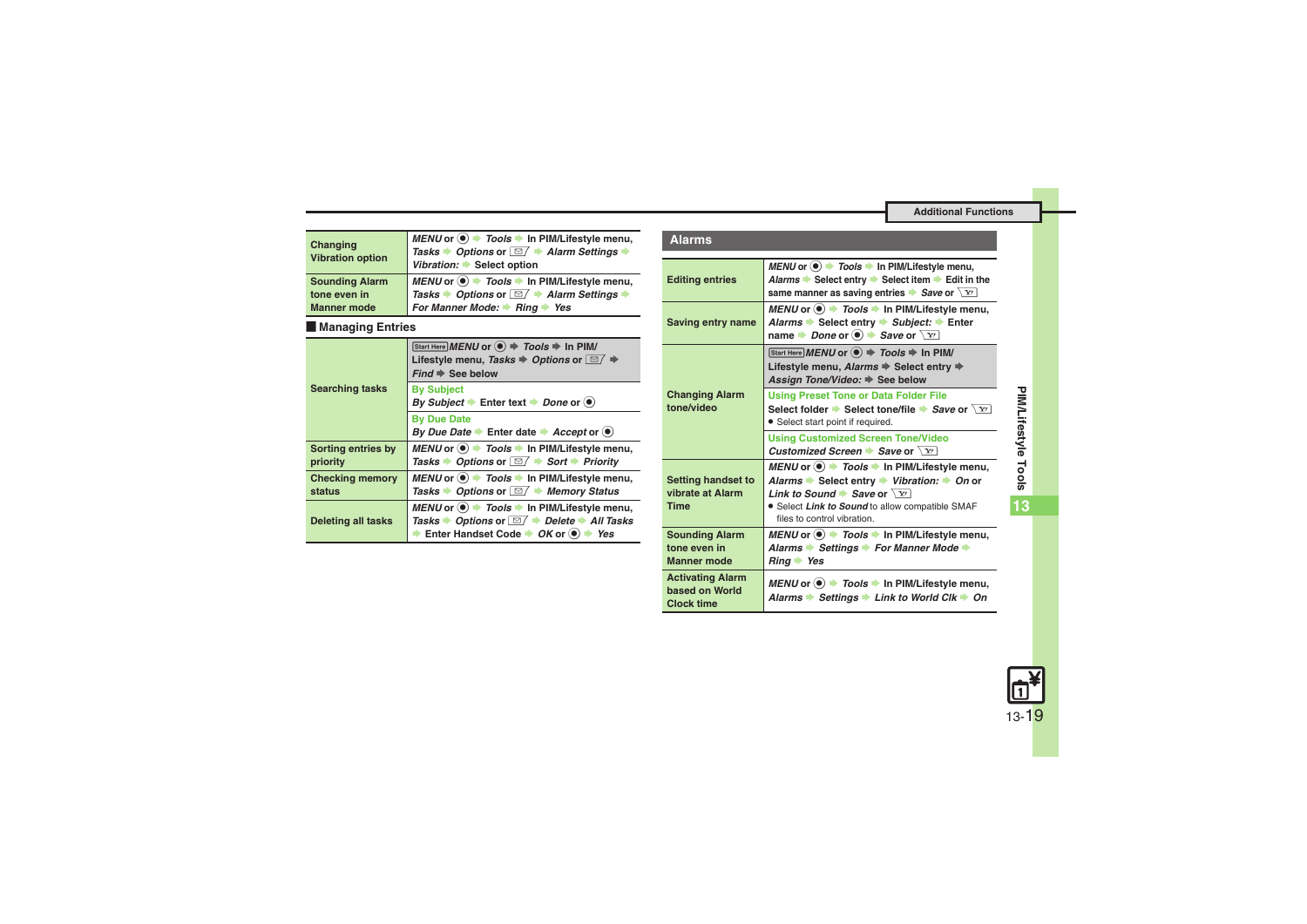<span id="page-19-2"></span><span id="page-19-1"></span><span id="page-19-0"></span>

| <b>Wakeup TV</b>                                            |                                                                                                                                                                                    |
|-------------------------------------------------------------|------------------------------------------------------------------------------------------------------------------------------------------------------------------------------------|
| <b>Editing entries</b>                                      | MENU or ● → Tools → In PIM/Lifestyle menu,<br>Wakeup $TV$ Select entry Select item $\Rightarrow$<br>Edit in the same manner as saving entries $\Rightarrow$<br>Save or $\sqrt{Y}$  |
| <b>Changing Alarm</b><br>tone/video                         | Start Here MENU or ● → Tools → In PIM/<br>Lifestyle menu, Wakeup $TV \Rightarrow$ Select entry $\Rightarrow$<br>Assign Tone/Video: → See below                                     |
|                                                             | <b>Using Preset Tone or Data Folder File</b><br>Select folder $\blacktriangleright$ Select tone/file $\blacktriangleright$ Save or $\chi_{Y}$<br>• Select start point if required. |
|                                                             | <b>Using Customized Screen Tone/Video</b><br>Customized Screen Save or $\chi$ r                                                                                                    |
| <b>Sounding Alarm</b><br>tone even in<br><b>Manner mode</b> | MENU or $\textcircled{\textcircled{\textcirc}}$ > Tools $\textbullet$ In PIM/Lifestyle menu,<br>Wakeup $TV \rightarrow$ For Manner Mode $\rightarrow$ Ring $\rightarrow$ Yes       |

#### **Calculator**

<span id="page-19-4"></span><span id="page-19-3"></span>

| Copying<br>calculation results                              | While result appears, Options or $\Box$ $\rightarrow$ Copy                                                                                                                                                                                                                                       |
|-------------------------------------------------------------|--------------------------------------------------------------------------------------------------------------------------------------------------------------------------------------------------------------------------------------------------------------------------------------------------|
| <b>Changing exchange</b><br>rate for currency<br>conversion | MENU or $\odot$ $\rightarrow$ Tools $\rightarrow$ In PIM/Lifestyle menu,<br>Calculator $\rightarrow$ Options or $\Box / \rightarrow$ Money<br>Converter ▶ Exchange Rate ▶ Domestic or<br>Foreign $\blacktriangleright$ Enter rate $\blacktriangleright$ Accept or $\textcircled{\tiny{\bullet}}$ |
| <b>Converting</b><br>currencies                             | MENU or $\odot$ $\rightarrow$ Tools $\rightarrow$ In PIM/Lifestyle menu,<br>Calculator Enter amount of money<br>Options or $\Box$ Money Converter $\rightarrow$ To<br>Domestic or To Foreign<br>· Set Exchange Rate first.                                                                       |

# <span id="page-19-5"></span>**Expenses Memo**

<span id="page-19-8"></span><span id="page-19-7"></span><span id="page-19-6"></span>

| <b>Changing Category</b><br>of saved entry | MENU or $\circledast$ $\Rightarrow$ Tools $\Rightarrow$ In PIM/Lifestyle menu,<br>Expenses Memo $\rightarrow$ Totals $\rightarrow$ Select entry $\rightarrow$<br><b>Select Category</b>                                           |
|--------------------------------------------|-----------------------------------------------------------------------------------------------------------------------------------------------------------------------------------------------------------------------------------|
| <b>Changing amount</b>                     | MENU or $\odot$ $\rightarrow$ Tools $\rightarrow$ In PIM/Lifestyle menu,<br>Expenses Memo → Totals → Highlight entry →<br>Options or $\Box$ $\rightarrow$ Change Amount $\rightarrow$ Edit $\rightarrow$<br>$Accept \circledcirc$ |
| Renaming<br><b>Categories</b>              | MENU or (.) → Tools → In PIM/Lifestyle menu,<br>Expenses Memo → Edit Category → Select<br>Category $\rightarrow$ Enter name $\rightarrow$ Done or $\odot$                                                                         |

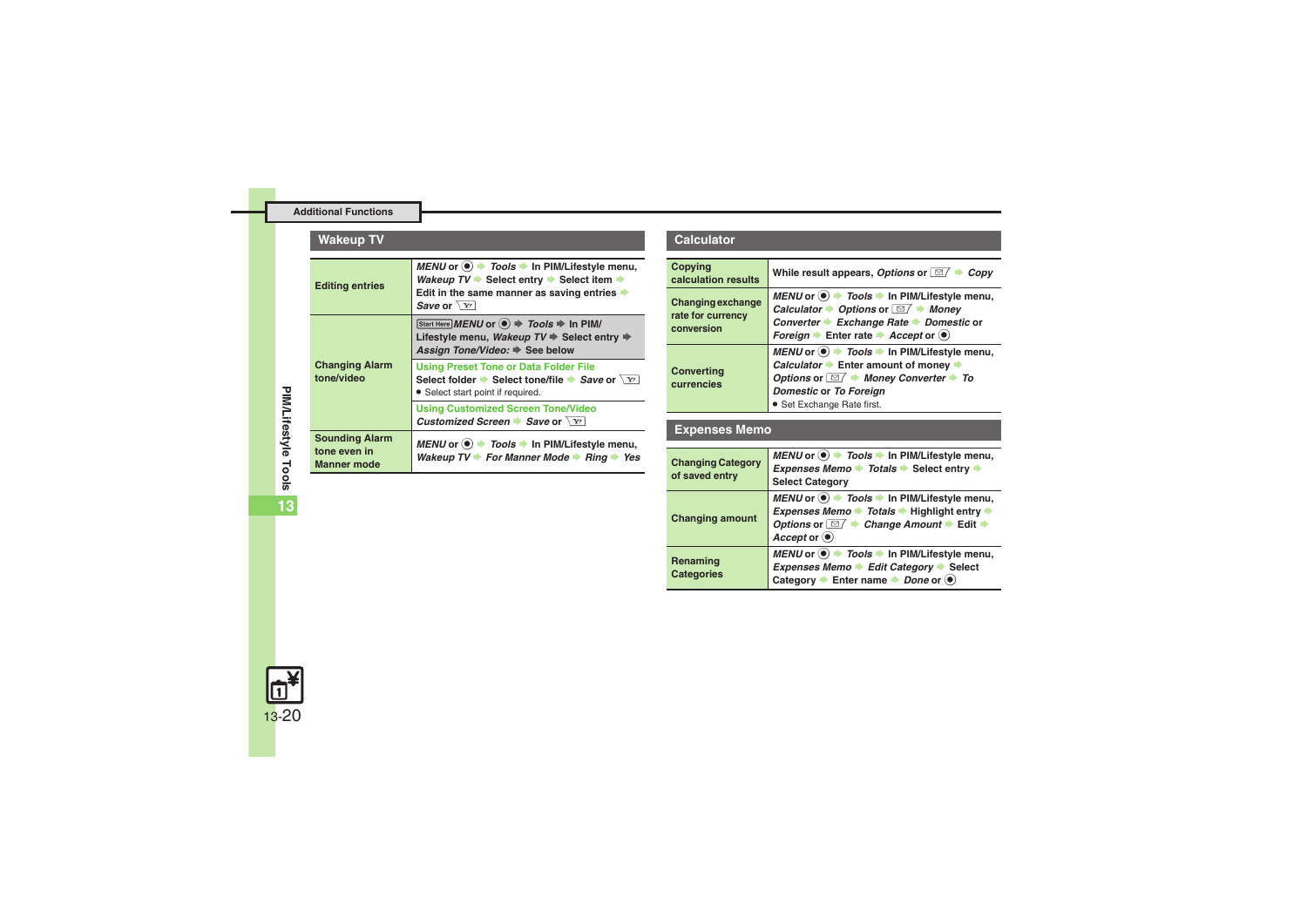| Osaifu-Keitai® |  |
|----------------|--|
|                |  |

<span id="page-20-4"></span><span id="page-20-3"></span><span id="page-20-2"></span><span id="page-20-1"></span><span id="page-20-0"></span>

| <b>Enabling to view</b><br>e-money balances                            | MENU or $\circledast$ $\rightarrow$ Tools $\rightarrow$ In PIM/Lifestyle menu,<br>Osaifu-Keitai → IC Card Settings → Balance<br>Info → Enter Handset Code → OK or ( $\bullet$ ) →<br>$Empty \rightarrow SI$ Appli or Lifestyle-Appli $\rightarrow$ Select<br>application<br>• For use with compatible Lifestyle-Applications.<br>• Start Lifestyle-Appli once before adding it to Balance<br>Info list. |
|------------------------------------------------------------------------|---------------------------------------------------------------------------------------------------------------------------------------------------------------------------------------------------------------------------------------------------------------------------------------------------------------------------------------------------------------------------------------------------------|
| <b>Moving applications</b><br>up/down Balance<br>Info list             | MENU or $\odot$ $\rightarrow$ Tools $\rightarrow$ In PIM/Lifestyle menu,<br>Osaifu-Keitai → IC Card Settings → Balance Info<br>Enter Handset Code → OK or (.) → Highlight<br>application $\Rightarrow$ Options or $\boxed{\simeq}$ $\Rightarrow$ Move $\Rightarrow$ Select<br>location                                                                                                                  |
| Removing<br>applications from<br><b>Balance Info list</b>              | MENU or $\odot$ $\rightarrow$ Tools $\rightarrow$ In PIM/Lifestyle menu,<br>Osaifu-Keitai → IC Card Settings → Balance Info<br>Enter Handset Code $\rightarrow$ OK or $\textcircled{\textcircled{\textcirc}}$ Highlight<br>application $\rightarrow$ Options or $\Box$ $\rightarrow$ Delete                                                                                                             |
| <b>Customizing</b><br>handset response<br>to reader/writer<br>commands | MENU or . $\rightarrow$ Tools → In PIM/Lifestyle menu,<br>Osaifu-Keitai → IC Card Settings → Interface<br>Settings ▶ Enter Handset Code ▶ OK or (●) ▶<br>Select item $\rightarrow$ Off                                                                                                                                                                                                                  |
| <b>Opening IC Card</b><br>properties                                   | MENU or $\bullet$ Tools $\bullet$ In PIM/Lifestyle menu,<br>Osaifu-Keitai → IC Card Settings → IC Card<br><b>Status</b>                                                                                                                                                                                                                                                                                 |

<span id="page-20-7"></span><span id="page-20-6"></span><span id="page-20-5"></span>

| <b>Changing IC Card</b><br><b>Lock notice</b><br>recipient                          | Start Here MENU or $\textcircled{\textcircled{\textcirc}}$ $\Rightarrow$ Tools $\Rightarrow$ In PIM/<br>Lifestyle menu, Osaifu-Keitai → IC Card<br>Settings $\Rightarrow$ Remote Lock $\Rightarrow$ Enter Handset<br>Code $\Rightarrow$ OK or $\textcircled{\textcircled{\textcirc}}$ $\Rightarrow$ Mail Remote Lock $\Rightarrow$<br>Notice Settings → Send Notice → See below |
|-------------------------------------------------------------------------------------|---------------------------------------------------------------------------------------------------------------------------------------------------------------------------------------------------------------------------------------------------------------------------------------------------------------------------------------------------------------------------------|
|                                                                                     | <b>Changing Recipient</b><br>To Set Recipient → Set Recipient → Select<br>method → Select/set number/address →<br><b>CLEAR/BACK</b> or $\boxed{\mathbb{R}}$ <b>Save</b> or $\boxed{\mathbf{Y}}$                                                                                                                                                                                 |
|                                                                                     | <b>Disabling Notice</b><br>Off CLEAR/BACK or $\mathbb{R}$ Clear $\sqrt{Y}$                                                                                                                                                                                                                                                                                                      |
| <b>Changing required</b><br><b>Missed Call count for</b><br><b>Call Remote Lock</b> | MENU or $\odot$ Tools $\rightarrow$ In PIM/Lifestyle menu,<br>Osaifu-Keitai → IC Card Settings → Remote<br>Lock Enter Handset Code $\rightarrow$ OK or $\left( \bullet \right) \rightarrow$ Call<br>Remote Lock → Count for Lock → Enter Missed<br>Call count $\rightarrow$ Accept or $\odot$ $\rightarrow$ Save or $\boxed{Y}$                                                 |
| <b>Restoring default</b><br>Osaifu-Keitai®<br>settings                              | MENU or ● → Tools → In PIM/Lifestyle menu,<br>Osaifu-Keitai → IC Card Settings → Set to Default<br>Enter Handset Code $\rightarrow OK$ or $\bullet$ $\rightarrow Yes$                                                                                                                                                                                                           |

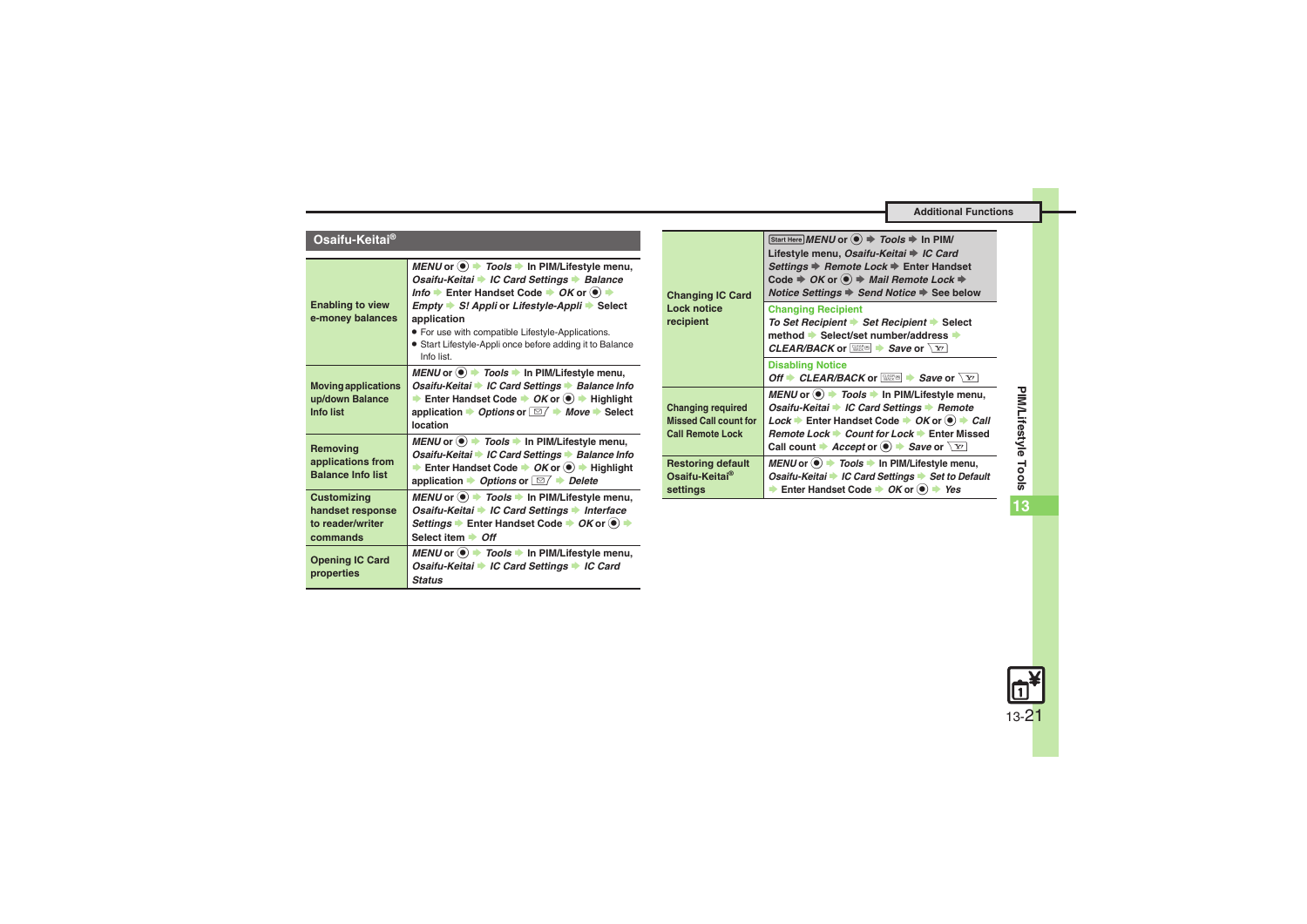#### **Pretense Call**

<span id="page-21-2"></span><span id="page-21-1"></span><span id="page-21-0"></span>

| <b>Starting via</b><br><b>Pretense Call menu</b> | MENU or $\bullet$ Tools $\bullet$ In PIM/Lifestyle menu,<br>Pretense Call → Run Pretense Call → Yes<br>• Pretense Call starts immediately regardless of<br>Calling Timing setting.<br>• Settings remain even after starting Pretense Call<br>during setup. |
|--------------------------------------------------|------------------------------------------------------------------------------------------------------------------------------------------------------------------------------------------------------------------------------------------------------------|
| <b>Clearing caller</b><br>information            | MENU or $\odot$ $\rightarrow$ Tools $\rightarrow$ In PIM/Lifestyle menu,<br>Pretense Call → Set Caller → Reset or $\boxed{\cong}$ +<br>Yes $\rightarrow$ OK or $\boxed{Y}$ $\rightarrow$ Save or $\boxed{Y}$                                               |
| <b>Overriding Silent</b><br>volume setting       | MENU or $\odot$ $\rightarrow$ Tools $\rightarrow$ In PIM/Lifestyle menu,<br>Pretense Call → Set Silent → Ring → Yes →<br>Save or $\sqrt{Y}$                                                                                                                |